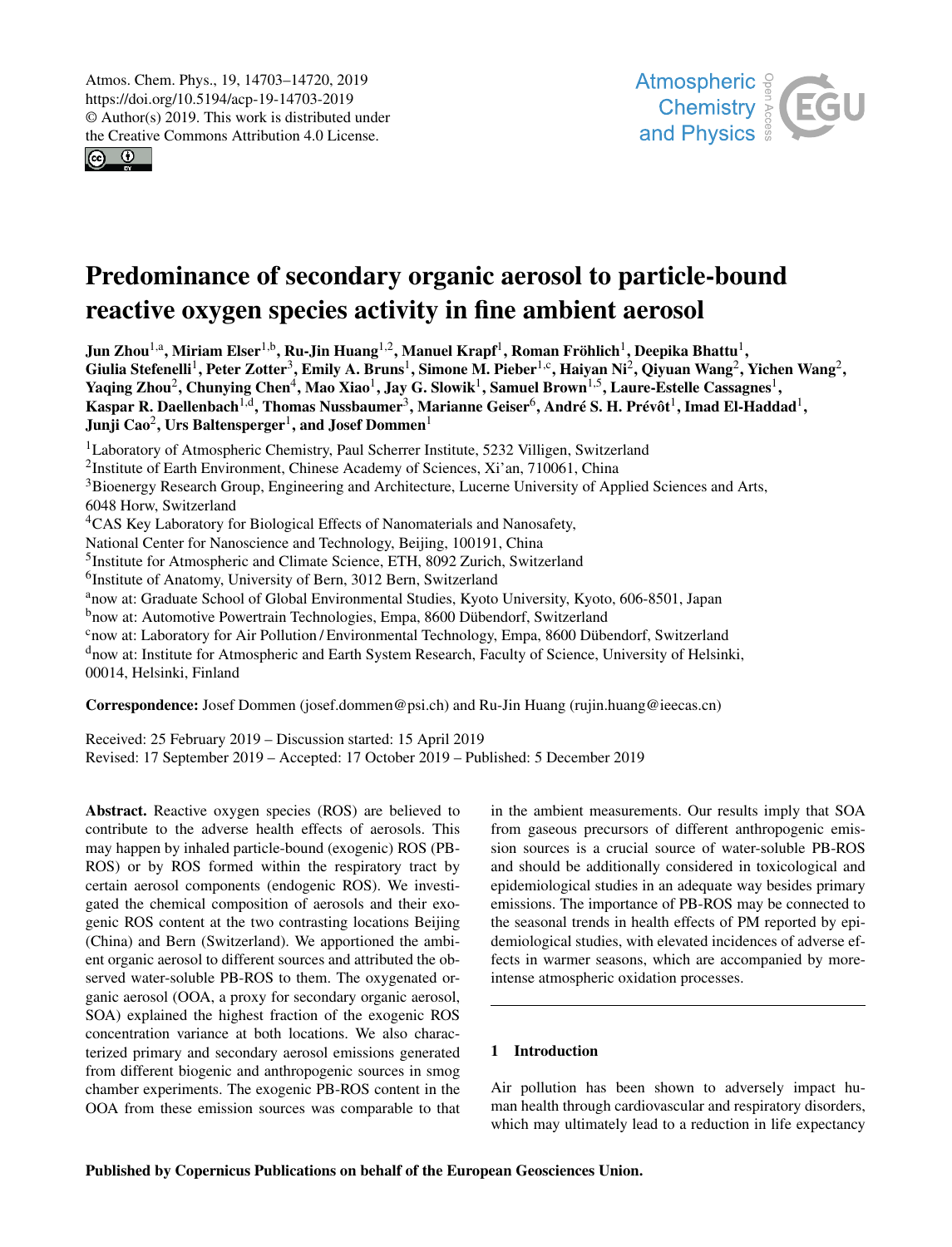(WHO, 2013a; Pope et al., 2009; Salvi, 2007; Guarnieri and Balmes, 2014; Du et al., 2016; Cohen, 2000; Johnson, 2004). Epidemiological estimates suggest more than 4 million premature deaths per year due to air pollution, with a significant fraction attributed to China and India (Cohen et al., 2017; Lelieveld, 2017). Such analysis is based on relations between total particulate air pollution and health effects to provide exposure-response functions. A significant correlation between fine particle mass concentration and excess mortality was reported in the 1990s in the "Harvard Six-City" study (Dockery et al., 1993) and consistently confirmed later on (e.g., Laden et al., 2006; Lepeule et al., 2012; Beelen et al., 2014).

Since the composition of the atmospheric particulate matter (PM) depends on the sources and their chemical transformation in the atmosphere, an important question is which PM constituents are responsible for the adverse human health effects. Sulfate, organic carbon (OC), and transition metals have been shown to be more prominently associated with adverse health outcomes than other pollutants (Lippmann et al., 2013; Adams et al., 2015; Vedal et al., 2013; Burnett et al., 2000), even though there is no toxicological evidence supporting a causal role (WHO, 2013b). It is generally hypothesized that the adverse health effects caused by PM largely derive from oxidative stress induced by reactive oxygen species (ROS). The mechanism by which oxidative stress can be initiated is either through direct delivery of oxidants contained in PM (exogenous ROS) or by formation of endogenous ROS through introduction of redox-active compounds able to generate ROS in lung cells or by mitochondria as a response to particle exposure. Different acellular assays have been explored to characterize the oxidant activity of PM. For instance, the 2',7'-dichlorofluorescin (DCFH) and the p-hydroxyphenylacetic acid (POHPAA) assays respond to a range of organic peroxides (Venkatachari and Hopke, 2008; Wang et al., 2011a; King and Weber, 2013; Fuller et al., 2014; Zhou et al., 2018a; Hasson and Paulson, 2003) and are used to measure particle-bound ROS (PB-ROS). Similarly, the assay with 9,10-bis (phenylethynyl) anthracene nitroxide (BPEA-nit) measures the amount of PB-ROS, including radicals and metals such as  $Cu<sup>+</sup>$  and  $Fe<sup>2+</sup>$ , but not the ROS generated from Fenton chemistry (Miljevic et al., 2010; Hedayat et al., 2016). On the other hand, the dithiothreitol (DTT) assay is strongly sensitive to redox-active components, i.e., transition metals and quinones, and is considered a good estimator of ROS generation in lung cells (Cho et al., 2005; Verma et al., 2012; Charrier and Anastasio, 2012; Fang et al., 2016; Weber et al., 2018), but it is also sensitive to organic peroxides (Wang et al., 2018). The electron spin resonance (ESR) assay measures the capability of PM to induce hydroxyl radicals (Shi et al., 2003). Other assays measure the ability of PM to deplete biological antioxidants such as ascorbic acid (AA), glutathione, and uric acid (Mudway et al., 2004; Fang et al., 2016). Since the different assays capture different fractions of the oxidant activity of PM, a direct comparison of measurements is challenging (Shiraiwa et al., 2017; Fang et al., 2016; Weber et al., 2018; Calas et al., 2018; Perrone et al., 2016; Yang et al., 2014; Janssen et al., 2015). Nonetheless, the ROS generation potential (referred to as oxidative potential, OP) determined using these assays was found to be more strongly associated with emergency department visits for airway and nasal inflammation, asthma, wheezing, and congestive heart failure than  $PM_{2.5}$  (PM with a particle diameter smaller than 2.5 µm) (Bates et al., 2015; Fang et al., 2016; Janssen et al., 2015).

More detailed analyses revealed associations between health effects and specific sources of particulate matter (Lippmann et al., 2013), such as wildfires, traffic, shipping, construction dust, metal sources, and coal and residual oil combustion (Liu et al., 2017; Ostro et al., 2011; Lippmann et al., 2013; Adam et al., 2015). To date, the emission sources governing ROS concentrations especially during haze episodes in developing and emerging countries are poorly constrained. Recent studies attributed the OP of ambient PM to different emission sources by applying source apportionment techniques like positive matrix factorization (PMF). Biomass burning and traffic contributed to the OP measured by DTT in most cases, while contributions by secondary PM components like ammonium sulfate or the more oxidized fraction of organic aerosol (OA) were only found in some studies (Verma et al., 2015; Fang et al., 2016; Bates et al., 2015; Weber et al., 2018). The OP measured by AA was found to correlate with Cu, secondary processes, and traffic (Weber et al., 2018; Fang et al., 2016) but not with biomass burning. The overwhelming majority of these studies are based on offline measurements with the inherent limitations related to filter sampling, including positive and negative artifacts and the loss of short-lived ROS during filter storage (Zhou et al., 2018a).

Here we systematically investigate the links between the chemical nature and sources of atmospheric aerosols and their PB-ROS content, by coupling aerosol mass spectrometry with online PB-ROS measurements, and provide new insights into the sources of reactive oxidants in PM. We combine field data from two distinct environments, i.e., Beijing (China) and Bern (Switzerland), with results from comprehensive laboratory experiments, where we quantified the PB-ROS content in primary and secondary aerosols emitted from traffic, biomass burning, coal burning, and biogenic sources, the most important sources of ambient organic aerosol. We show that PB-ROS, a large fraction of which is not accessible by offline measurements, are generated to a large extent in the atmosphere through oxidation processes.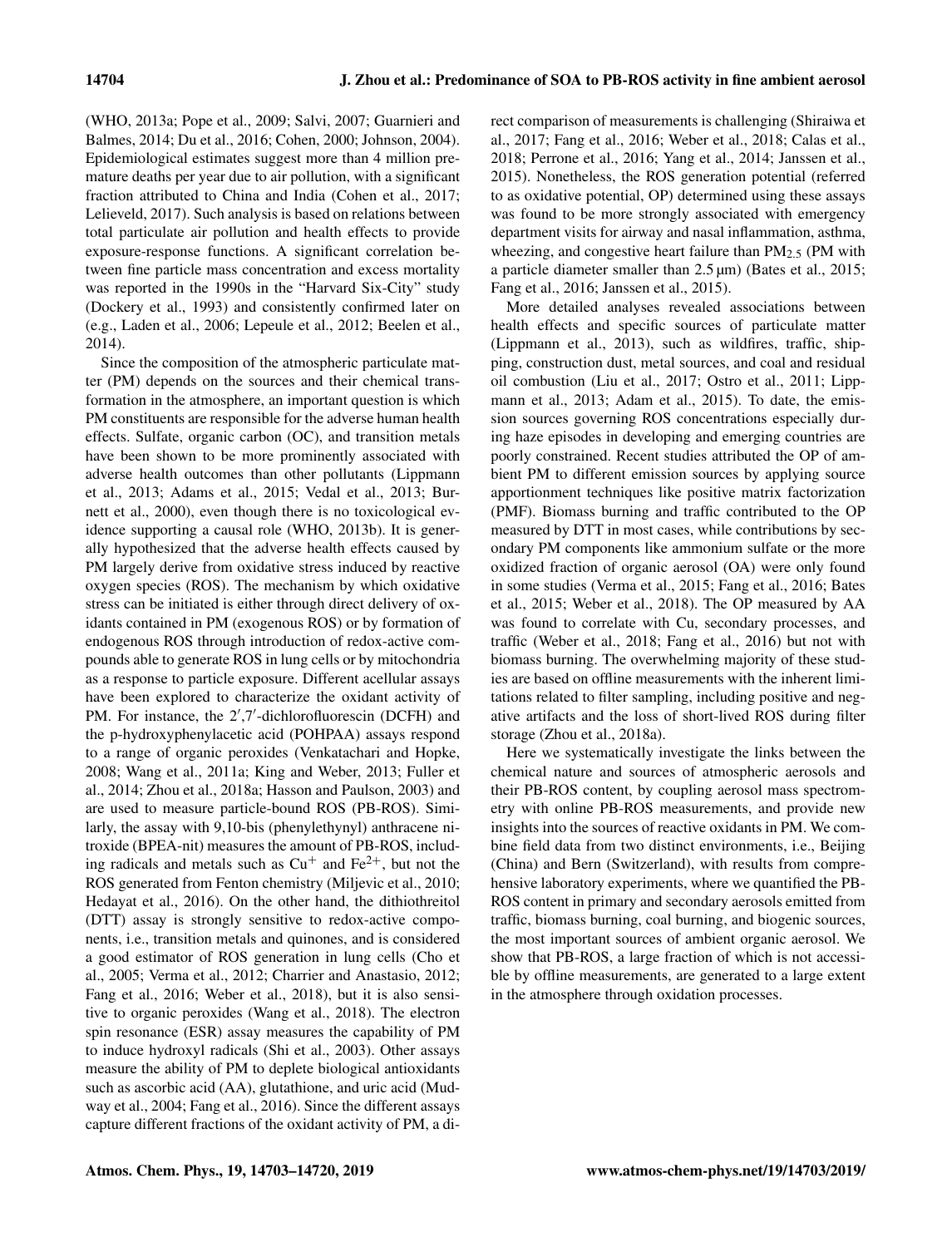#### 2 Methods

### 2.1 Measurement campaigns

We combined the results from two field campaigns and three laboratory studies. One field campaign was conducted in November 2014 at the Institute of Anatomy of the University of Bern (46◦57′02.0′′ N, 7◦26′17.4′′ E), Switzerland, which is located in the city center but not directly affected by heavy traffic. The other field campaign took place in Beijing, China, from January to February 2015 at the National Center for Nanoscience and Technology (39◦59′22.0′′ N, 116◦19′29.7′′ E; 20 m above ground), which is surrounded by university buildings and residential areas. For the laboratory studies, two atmospheric chemistry simulation chambers of the Paul Scherrer Institute (PSI) were used, i.e., the  $27 \text{ m}^3$  stationary smog chamber (PSI-SSC) and the  $7 \text{ m}^3$  mobile smog chamber (PSI-MSC). The PSI-SSC is a flexible bag made of fluorinated ethylene propylene (FEP) suspended in a temperature-controlled enclosure, where four xenon arc lamps (4 kW rated power,  $1.55 \times 10^5$  lm each (lumens), XBO 4000 W/HS, OSRAM) are used to simulate the solar light spectrum and to mimic natural photochemistry (Paulsen et al., 2005). Before each experiment, humidified pure air with a high ozone concentration  $(> 2$  ppmv) was flushed into the chamber for at least 1 h to clean the bag walls with lights on, followed by flushing with dry, pure air for at least 10 h. The PSI-MSC is located inside a temperature-controlled housing flanked by four sets of 10 UV lights (90–100 W, Cleo Performance, Philips) (Platt et al., 2013). In both chambers, OH was formed to a large degree from the photolysis of HONO and its concentration was evaluated by the decay of the marker compound d9-butanol (butanol-D9, 98 %, Sigma-Aldrich) measured by a proton-transfer-reaction mass spectrometer (PTR-MS, Ionicon Analytik GmbH) (Barmet et al., 2012). The gas- and particle-phase primary products that were injected into the chambers were first thoroughly studied before the lights were switched on. Photochemical gas-phase reactions and formation of secondary organic aerosol (SOA) were then initiated by turning on the lights in the smog chambers. The following precursor emission sources were tested in this study:

*Wood combustion emissions.* In total, we investigated eight combustion devices with different technologies and combustion conditions, including a two-stage combustion updraft pellet boiler, a moving-grate boiler equipped with an electrostatic precipitator, a pellet stove, a two-stage combustion downdraft logwood boiler, two advanced two-stage combustion logwood stoves, and two conventional single-stage combustion logwood stoves. Primary emission measurements from all these devices are reported here. For the secondary wood burning emissions, only the experiments conducted with one of the conventional single-stage combustion logwood stoves and aged in the PSI-MSC are presented here, as it is more representative for the genuine atmospheric aging (with an OH exposure of  $(2.6-4.8) \times 10^7$  molec cm<sup>-3</sup> h), compared to the emissions from the other burning devices that were aged in the potential aerosol mass (PAM) chamber (with an OH exposure of  $(1.1–2.0) \times 10^8$  molec cm<sup>-3</sup> h). More details of the experimental method as well as the evolution of PB-ROS formation during the aging can be found in our previous publication (Zhou et al., 2018b).

*Coal combustion emissions.* We combusted three types of Chinese bituminous coal and two types of Chinese anthracite coal in a conventional Chinese household cookstove. For each experiment, 100–300 g of coal was preheated first by a hot honeycomb and anthracite coal until the temperature rose up to  $\sim$  600 °C, and then emissions were sampled, diluted 100-fold, and injected into the PSI-MSC. One exemplary experiment showing the evolution of ROS and OA formation during the aging of the bituminous coal combustion emissions is presented in Fig. S1 in the Supplement. Aging resulted in a strong increase of the total OA accompanied by formation of ROS reaching 0.6 nmol  $\mu$ g<sup>-1</sup> after 2 h.

α*-Pinene.* α-Pinene (40 ppbv) was injected into the PSI-SSC containing O<sub>3</sub> ( $\sim$  500 ppbv) resulting in rapid formation of SOA. More details about the experimental procedure can be found elsewhere (Krapf et al., 2016). As seen in Fig. S2, the injection of  $\alpha$ -pinene resulted in a fast production of OA and ROS, where ROS decreased strongly with time when  $\alpha$ pinene had reacted away, similar to the observed decay of peroxides by Krapf et al. (2016).

# 2.2 Instrumentation

A suite of online instrumentation was deployed to characterize the chemical and physical properties of gas- and particlephase emissions in all the campaigns mentioned above.

*Reactive oxygen species (ROS) analyzer.* An online ROS analyzer based on the 2′ ,7′ -dichlorofluorescin (DCFH) assay was used for the quantification of the water-soluble particlebound components acting as ROS (PB-ROS). A detailed description of the ROS analyzer is given in our previous publication (Zhou et al., 2018a). Particles were collected at a flow rate of  $\sim$  1.7 Lmin<sup>-1</sup>, using an aerosol collector, of which the main part is a mist chamber. The oxygen-free ultra-pure water (OF-UPW) was continuously sprayed into the mist chamber and incorporated the collected aerosol particles. The sample extracts were then mixed with the working solution (the DCFH solution) for analysis. The PB-ROS concentration was measured continuously with a response time of 8 min (rise time of signal from 10 % to 90 % of full signal) and was calculated as  $H_2O_2$  equivalents. An instrument limit of detection of  $2 \text{ nmol m}^{-3}$  of sampled air was determined. All tested organic peroxides showed a linear response to DCFH but with different sensitivities, depending on their stability and on neighboring functional groups. This was also observed with the DTT assay for SOA (Wang et al., 2018). Transition metals (i.e., Fe) and quinones (i.e., anthraquinone), which induce redox cycling and are well mea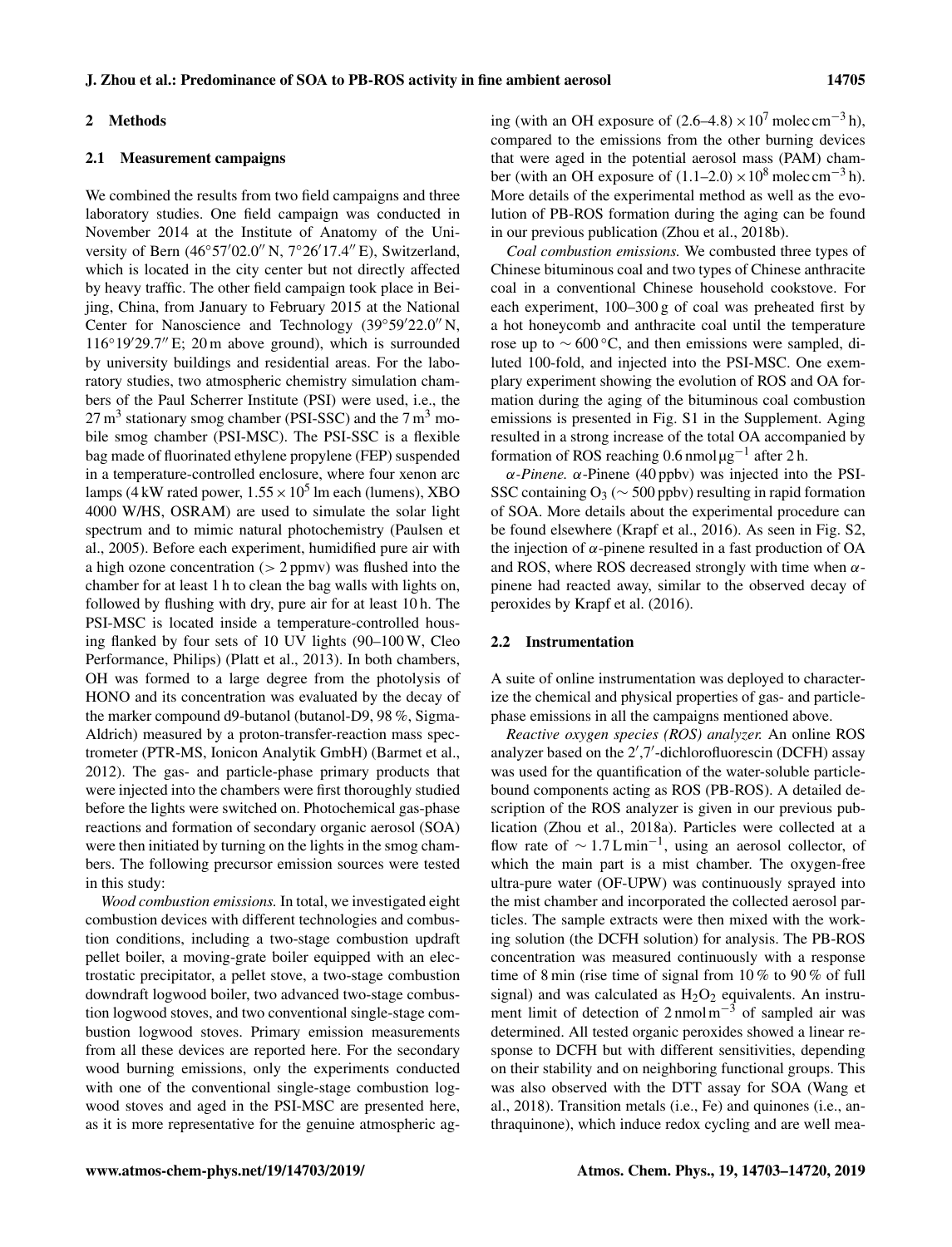sured by the DTT assay, do not react or interfere with DCFH when present at typical ambient concentration levels. Thus, we conclude that DCFH measures the capability of particleborne compounds to act as reactive oxygen species rather than the potential of species to mediate ROS formation (Zhou et al., 2018a). Before the aerosol collector, a honeycomb charcoal denuder was installed in a stainless-steel tube to remove interfering gas-phase compounds. Tests revealed neither interference from  $NO<sub>2</sub>$  nor ozone for integrated doses up to 2300 ppb h. Denuders were regenerated every day.

*Aerosol mass spectrometer (AMS).* A field-deployable high-resolution time-of-flight aerosol mass spectrometer (HR-ToF-AMS, Aerodyne Research Inc.) (DeCarlo et al., 2006) was used for the characterization of the nonrefractory aerosol mass in Beijing. Ambient air was sampled through a critical orifice into a recently developed aerodynamic lens, which efficiently transmitted particles between 80 nm and up to at least 3 µm (Williams et al., 2013). Particles were flash-vaporized by impaction on a resistively heated surface (∼ 600 ◦C) and ionized by electron ionization (70 eV). The mass-to-charge ratios  $(m/z)$  of the resulting fragments were determined by a ToF mass spectrometer. Data were analyzed with the ToF-AMS software SQUIRREL and PIKA. Data were not corrected for lens transmission efficiency. For ambient data, standard relative ionization efficiencies (RIE) were used for organics (RIE = 1.4), nitrate (RIE = 1.1), and chloride ( $RIE = 1.3$ ). RIE for sulfate and ammonium were experimentally determined to be 1.12 and 3.58, respectively. The composition-dependent collection efficiency (CDCE) was evaluated using the algorithm by Middlebrook et al. (2012). For the laboratory experiments, RIEs of 1.4, 1.3, 1.1, and 1.2 were used for organics, chloride, nitrate, and sulfate, respectively, and experimentally determined as 3.83 for ammonium. In line with past laboratory biomass burning experiments, a CDCE of 1 was used in all wood burning tests.

*Aerosol chemical speciation monitor (ACSM).* A quadrupole aerosol chemical speciation monitor (Q-ACSM, Aerodyne Research Inc.) was employed to monitor the composition and mass concentration of nonrefractory submicron PM in Bern (Ng et al., 2011b). The Q-ACSM is built upon the same sampling and detection technology as the AMS described above but with reduced complexity (e.g., no particle size measurement), resolution, and performance (Fröhlich et al., 2013). Data were not corrected for lens transmission efficiency. Standard RIEs were used for organics (1.4), nitrate (1.1), and chloride (1.3). RIEs for sulfate and ammonium were experimentally determined to be 0.58 and 4.6, respectively. The CDCE was corrected based on the methodology described by Middlebrook et al. (2012).

*Aethalometer.* Real-time measurement of the optical absorption  $(b_{\text{abs}})$  was performed by an Aethalometer at seven different wavelengths. A "next generation" Aethalometer was used (AE33, Magee Scientific, Berkeley, CA, USA), which performed an online correction for possible scattering artifacts of the measured  $b_{\text{abs}}$  (Drinovec et al., 2015). The  $b_{\text{abs}}$  was then converted to an equivalent black carbon (eBC) concentration using the nominal mass absorption cross section (MAC) value of  $11.8 \,\mathrm{m^2\,g^{-1}}$  (Zotter et al., 2017).

*Gas-phase instrumentation.* In the wood combustion PAM chamber experiments, total volatile organic compounds (VOCs) and  $CH<sub>4</sub>$  were measured with a flame ionization detector (FID) with a nonmethane cutter (model 109A, J.U.M Engineering GmbH), CO and NO were measured with a nondispersive infrared analyzer (Ultramat 23 Siemens),  $O_2$ with a paramagnetic oxygen analyzer (Ultramat 23 Siemens), and  $CO<sub>2</sub>$  with a nondispersive infrared (NDIR) analyzer (model LI-820, LI-COR®). In the smog chamber (SC) aging experiments,  $CO$ ,  $CO<sub>2</sub>$ , and  $CH<sub>4</sub>$  were measured with a cavity ring-down spectrometer (G2401, Picarro, Inc.). In all experiments, the composition of nonmethane VOCs was determined by a high-resolution proton-transfer-reaction mass spectrometer (HR-PTR-MS 8000, Ionicon Analytik GmbH).

*VACES.* A versatile aerosol concentration enrichment system (VACES) was used to enrich the Bern ambient aerosol to increase the ROS concentration above the instrument detection limit. More detailed information on the VACES can be found in Künzi et al. (2015). The aerosol sample was drawn into the VACES at a flow rate of  $\sim 100$  Lmin<sup>-1</sup> into a tank with water heated up to  $\sim$  30 °C. The water-vapor-saturated air stream was then cooled down in a condenser  $(-2^{\circ}C)$ where water droplets with diameters  $> 2 \mu m$  formed on the collected aerosol particles. The droplets were then enriched in concentration with a virtual impactor and dried by passing through a diffusion dryer. The concentration enrichment factor CE was calculated as

$$
CE = Q_{\text{tot}}/q_{\text{min}}(1 - WL) \times \eta_{\text{vi}},\tag{1}
$$

where  $Q_{\text{tot}}$  and  $q_{\text{min}}$  are the intake and minor flows of the impactor, respectively;  $\eta_{\rm vi}$  is the collection efficiency; and WL the fractional loss of the impactor (Sioutas et al., 1999). A potential influence of the enrichment process on the PB-ROS concentrations was investigated during the Bern ambient air measurements. We compared offline PB-ROS measurements using filters collected before and after the VACES with the online PB-ROS measurements, which were always done after the VACES. No differences in ROS concentrations were observed between filters taken before and after the VACES compared with the online measurements (Zhou et al., 2018a).

# 2.3 Statistical analysis

*Positive matrix factorization (PMF) and multilinear engine (ME-2).* Source apportionment was performed on the organic AMS and ACSM data using PMF as implemented by the multilinear engine (ME-2; Paatero, 1997) and controlled via the interface SoFi coded in Igor WaveMetrics (Source Finder; Canonaco et al., 2013). PMF was developed by Paatero and Tapper (1993, 1994) as a receptor model to apportion the sources on the basis of observations (internal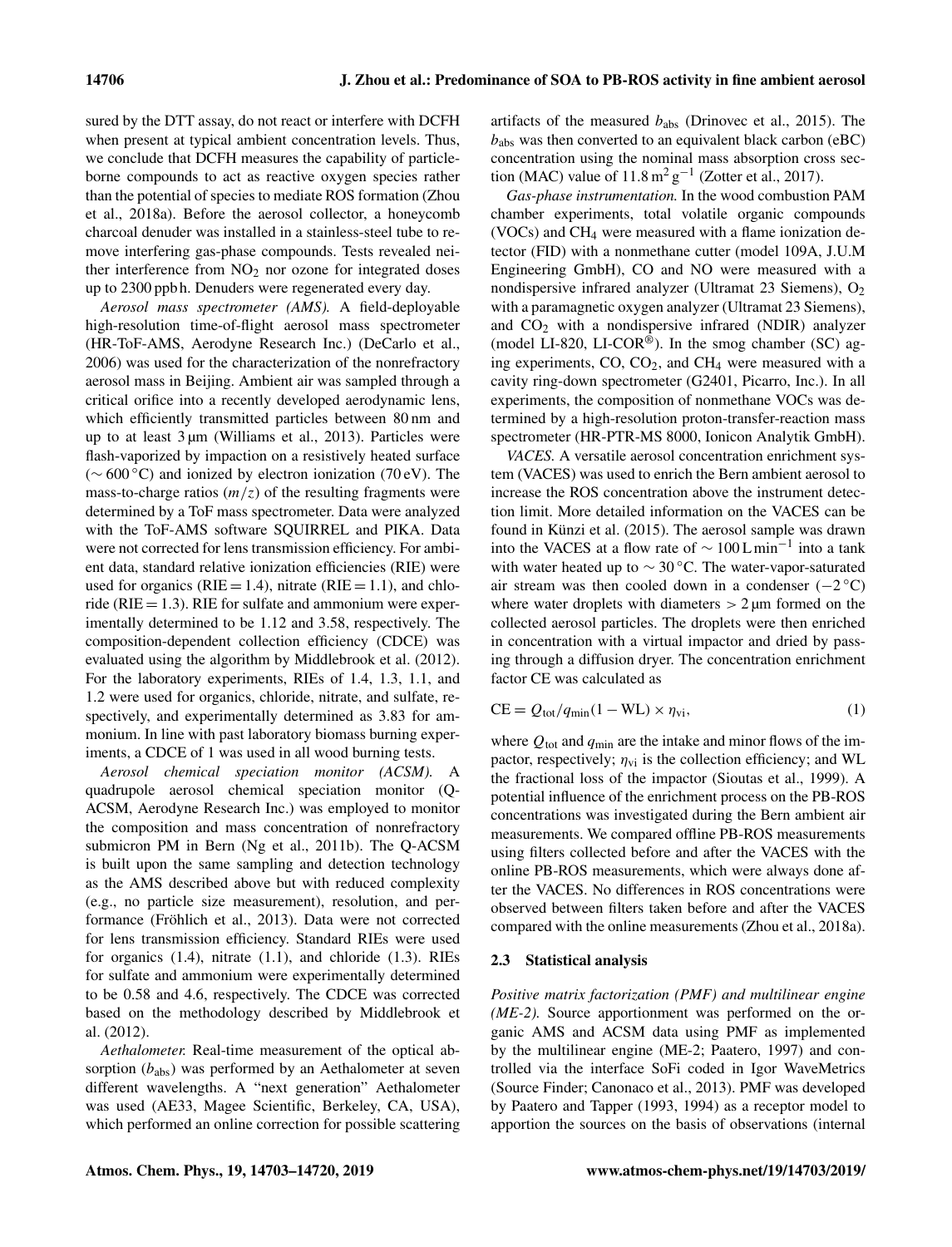correlations) at the receptor site alone (Viana et al., 2008), as represented by Eq. (2):

$$
x_{ij} = \sum_{k=1}^{p} (g_{ik} \times f_{kj}) + e_{ij}.
$$
 (2)

Here  $x_{ij}$ ,  $g_{ik}$ ,  $f_{kj}$ , and  $e_{ij}$  are matrix elements of the measurements, factor time series, factor profiles, and residual matrices, respectively, where  $f_{ik} \ge 0$  and  $g_{ik} \ge 0$ . The indices *i*, j, and k correspond to time,  $m/z$ , and a discrete factor, respectively.  $p$  denotes the number of factors in the PMF solution determined by the user. The factor profiles remain constant, while their contributions to the matrix elements of the measurements are allowed to vary with time (concentration time series). In PMF, an "objective function"  $Q$  as defined in Eq. (3) is iteratively minimized:

$$
Q(E) = \sum_{i=1}^{m} \sum_{j=1}^{n} \left[ \frac{e_{ij}}{s_{ij}} \right]^2,
$$
\n(3)

where  $e_{ij}$  is the residual in the *i*th variable measured in the *j*th sample and  $s_{ij}$  represents the corresponding "uncertainty" of  $e_{ij}$ . The main theoretical limitations of PMF are that (1) source interpretation is relatively subjective and (2) there is an inability to clearly separate covariant sources (Viana et al., 2008) with similar chemical composition, e.g., cooking and traffic.

ME-2 provides a more flexible framework for controlling the solutions of the factor analysis where it permits the imposition of explicit external constraints (Ramadan et al., 2003). Within the *a* value approach, a priori information (factor profiles or factor time series shown in Fig. S3) of one or more sources can be used as an additional input into the model, using the scalar  $a$  to regulate the strength of the constraints:

$$
f_{j, \text{solution}} = f_j \pm a \times f_j,\tag{4}
$$

$$
g_{i, \text{solution}} = g_i \pm a \times g_i. \tag{5}
$$

Here  $0 \le a \le 1$ , and  $f_i$  and  $g_i$  are the input profiles and the time series, respectively, which can either entirely or partially be constrained by a.

*Aethalometer model.* The Aethalometer-based source apportionment model developed by Sandradewi et al. (2008) was used to separate the contributions of traffic (TR) and wood burning (WB) to the measured eBC in Bern. The equation used for the model is

$$
b_{\text{abs,total}}(\lambda) = b_{\text{abs,tr}}(\lambda) + b_{\text{abs,wb}}(\lambda). \tag{6}
$$

Using the power law of the spectral dependence of the absorption, the measured  $b_{\text{abs}}$  at two different wavelengths, and Eq. (6), TR and WB can be apportioned in the following way:

$$
\frac{b_{\text{abs},\text{TR}}(\lambda_1)}{b_{\text{abs},\text{TR}}(\lambda_2)} = \left(\frac{\lambda_1}{\lambda_2}\right)^{-\alpha \text{TR}},\tag{7}
$$

$$
\frac{b_{\text{abs, WB}}(\lambda_1)}{b_{\text{abs, WB}}(\lambda_2)} = \left(\frac{\lambda_1}{\lambda_2}\right)^{-\alpha \text{WB}},
$$
\n(8)

$$
b_{\text{abs},\text{WB}(\lambda_2)} = \frac{b_{\text{abs}}(\lambda_1) - b_{\text{abs}}(\lambda_2) \times \left(\frac{\lambda_1}{\lambda_2}\right)^{-\alpha \text{ TR}}}{\left(\frac{\lambda_1}{\lambda_2}\right)^{-\alpha \text{ WR}}} - \left(\frac{\lambda_1}{\lambda_2}\right)^{-\alpha \text{ TR}},\tag{9}
$$

$$
b_{\text{abs},\text{TR}(\lambda_2)} = \frac{b_{\text{abs}}(\lambda_1) - b_{\text{abs}}(\lambda_2) \times \left(\frac{\lambda_1}{\lambda_2}\right)^{-\alpha \text{WB}}}{\left(\frac{\lambda_1}{\lambda_2}\right)^{-\alpha \text{TR}} - \left(\frac{\lambda_1}{\lambda_2}\right)^{-\alpha \text{WB}}}.
$$
 (10)

In Eqs. (7)–(10),  $\alpha$  is the absorption Angström exponent for traffic and wood combustion emissions ( $\alpha_{TR}$  and  $\alpha_{WB}$ , respectively), which have to be assumed a priori. Similar to Fröhlich et al. (2015) and Sciare et al. (2011), the terms  $\alpha_{TR} = 1$  and  $\alpha_{WB} = 2$  were used, and  $b_{\text{abs}}(\lambda_1)$  and  $b_{\text{abs}}(\lambda_2)$ were chosen to be 470 and 950 nm, respectively. The  $b_{\text{abs}}$  values attributed to the two sources were then converted to eBC using nominal mass absorption cross-section (MAC) values from the instrument manufacturer. In this study, the model was only applied to the Bern data, where the contributions of other combustion emissions to eBC were negligible (Zotter et al., 2017), but not in Beijing, as the contribution of coal combustion is substantial there (Liu et al., 2016; Elser et al., 2016) and large uncertainties regarding the optical properties of eBC emitted from coal combustion still exist.

*Bootstrap tests.* The bootstrap method, which is an effective approach to partially explore the influence of abnormal experimental conditions (i.e., the haze and reference episodes in Beijing and the presence of outliers), is employed in this study to (1) calculate a Pearson correlation matrix of all the testing factors in Beijing and Bern and (2) test the sensitivity of the multiple linear regression model (MLRM) to the input data as described in Sect. 3.3. This statistical method is based on the creation of replicate inputs perturbing the original data by resampling. This was done by randomly reorganizing the rows of the original time series so that some rows of the original data were present several times, while other rows were removed. Both of the analyses, (1) and (2), were obtained by running the data for 1000 bootstrap replicates.

### 2.4 Definitions

*ROS fraction.* In order to study the ROS formation during aging, the secondary ROS content  $(ROS<sub>SOA</sub>)$  was introduced. It describes the number of moles of secondary ROS  $(ROS<sub>S</sub> = aged ROS - primary ROS)$  per mass of secondary organic aerosol (SOA) formed during aging and was calculated as

$$
ROS_{SOA} = \frac{ROS_S}{SOA}.
$$
 (11)

#### www.atmos-chem-phys.net/19/14703/2019/ Atmos. Chem. Phys., 19, 14703–14720, 2019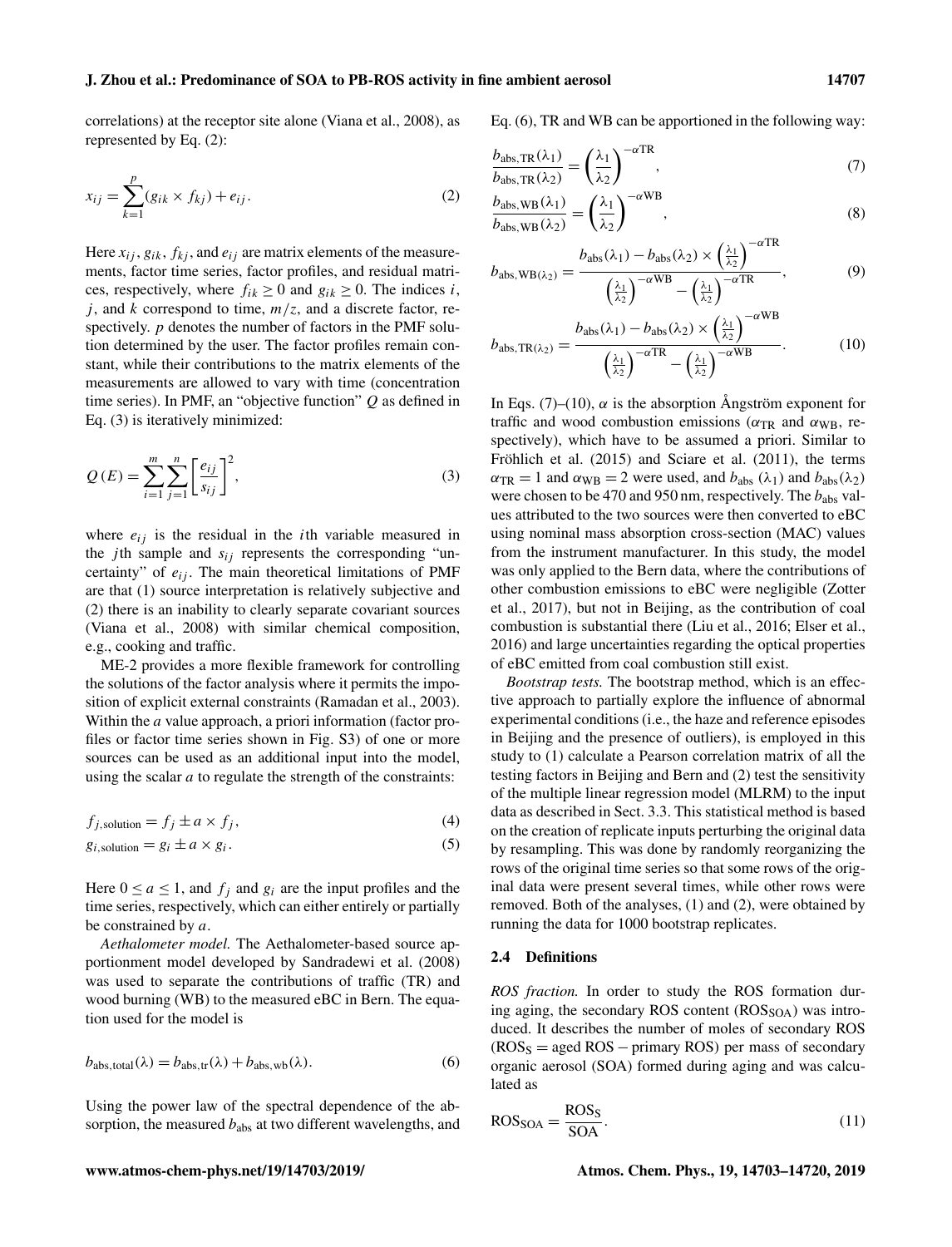Secondary organic aerosol (SOA) and secondary ROS (ROSS) were calculated by subtracting primary organic aerosol (POA) and primary ROS (ROSP) from the total OA and aged ROS, respectively, assuming ROS<sub>P</sub> and POA to be lost to the chamber walls at the same rate as eBC but otherwise to remain constant during aging. Although both quantities may not be conserved, a decrease of both did abate their effect on the PB-ROS fraction. Wall loss rates for POA and SOA were assumed to be the same as that of the measured eBC.

f44−*SOA*. To express the degree of oxygenation of SOA, the fraction of secondary Org<sub>44</sub> (corresponding to  $m/z$  44) in SOA (represented as  $f_{44-SOA}$ ) is introduced, which was calculated as

$$
f_{44-\text{SOA}} = \frac{\text{Org}_{44-\text{SOA}}}{\text{SOA}},\tag{12}
$$

where  $\text{Org}_{44-\text{SOA}}$  is the difference of total  $\text{Org}_{44}$  and primary  $Org<sub>44</sub>$  and using the same procedure as for the SOA calculation mentioned above.

# 3 Results

The measurements in the city of Bern were performed in November 2014 using a quadrupole aerosol chemical speciation monitor (Q-ACSM), an Aethalometer, and the online ROS analyzer. In Beijing a high-resolution time-of-flight aerosol mass spectrometer (HR-ToF-AMS), an Aethalometer, and the ROS analyzer were used. Visibility was determined by an automatic weather station (MAWS201, Vaisala, Vantaa, Finland) configured with a visibility sensor (Vaisala Model PWD22). Haze periods were defined by a visibility of less than 10 km, while time periods with a visibility above 10 km were termed reference days (China Meteorological Administration, 2010).

# 3.1 Bulk chemical composition

Figure 1a shows the average contributions of organic aerosol  $(OA)$ , sulfate  $(SO<sub>4</sub>)$ , nitrate  $(NO<sub>3</sub>)$ , ammonium  $(NH<sub>4</sub>)$ , chloride (Cl), and equivalent black carbon (eBC) to  $PM_{2.5}$  in Beijing during January–February 2015 (time series shown in Fig. S4). During haze events, its sum, considered a proxy for PM<sub>2.5</sub>, exceeded occasionally values of 200  $\mu$ gm<sup>-3</sup> (average  $\approx 110 \,\text{µg m}^{-3}$ ). On reference days the PM<sub>2.5</sub> concentration ranged from 4 to 140  $\mu$ gm<sup>-3</sup> with an average value of 28  $\mu$ gm<sup>-3</sup>. OA dominated in both haze and reference days, with a contribution of  $49 \pm 10\%$  and  $54 \pm 8\%$  to the total mass, respectively. As seen from the average diurnal patterns (Fig. S5), OA, eBC, and Cl increased during the nighttime of the haze days, while  $NO<sub>3</sub>$  exhibited a maximum in the afternoon during both haze and reference days. During reference days, OA is high during nighttime and additionally showed a significant afternoon peak concurrent with  $NO<sub>3</sub>$ , possibly indicating additional secondary OA formation.



Figure 1. Total PM mass concentrations and relative contributions of nonrefractory chemical components plus eBC in (a) Beijing (PM<sub>2.5</sub>, January–February 2015) and (b) Bern (PM<sub>1</sub>, November 2014).

The average concentrations of PM<sub>1</sub> in Bern were  $\sim 15$ and  $\sim$  4 times lower than in Beijing (PM<sub>2.5</sub>) during haze and reference periods, respectively (Fig. 1, PM<sub>1</sub>  $\approx$  0.8 PM<sub>2.5</sub> in Bern and Beijing). The relative contributions of the different chemical components in the aerosol from Bern were similar to those from Beijing, except for chloride, which contributed much less to the total mass in Bern than in Beijing. This may be due to hydrogen chloride (HCl) and methyl  $chloride$  (CH<sub>3</sub>Cl) emissions from combustion sources in Beijing, e.g., coal emissions, incinerators, and other industrial sources (Huang et al., 2014; Elser et al., 2016; McCulloch et al., 1999; Yudovich and Ketris, 2006).

# 3.2 PB-ROS and OA sources

PMF was applied to the organic aerosol mass spectra (shown in Fig. S3) acquired by the ACSM and the AMS to extract the contributions of the different sources (see Sect. 2.3). Advanced error analysis methodologies were deployed to assess the PMF model uncertainties (as shown in Elser et al., 2016). In Beijing, the result representing our data best was a 4-factor solution with 3 unconstrained factors, including oxygenated OA (OOA), a combination of hydrocarbon-like OA from traffic and coal burning emissions (denoted  $HOA + CCOA$ ), cooking OA (COA), and a constrained biomass burning OA (BBOA) factor. Several tests were performed in the attempt to separate the HOA and CCOA factors, including the constraint of the factor profiles obtained in Elser et al. (2016). However, none of the tested approaches provided a satisfactory separation of these two sources, which were therefore recombined in the final solution. The BBOA factor profile obtained in previous ambient measurements in China by Elser et al.  $(2016)$  was constrained varying the *a* value between 0 and 0.3 in steps of 0.1. In Bern, the solution that repre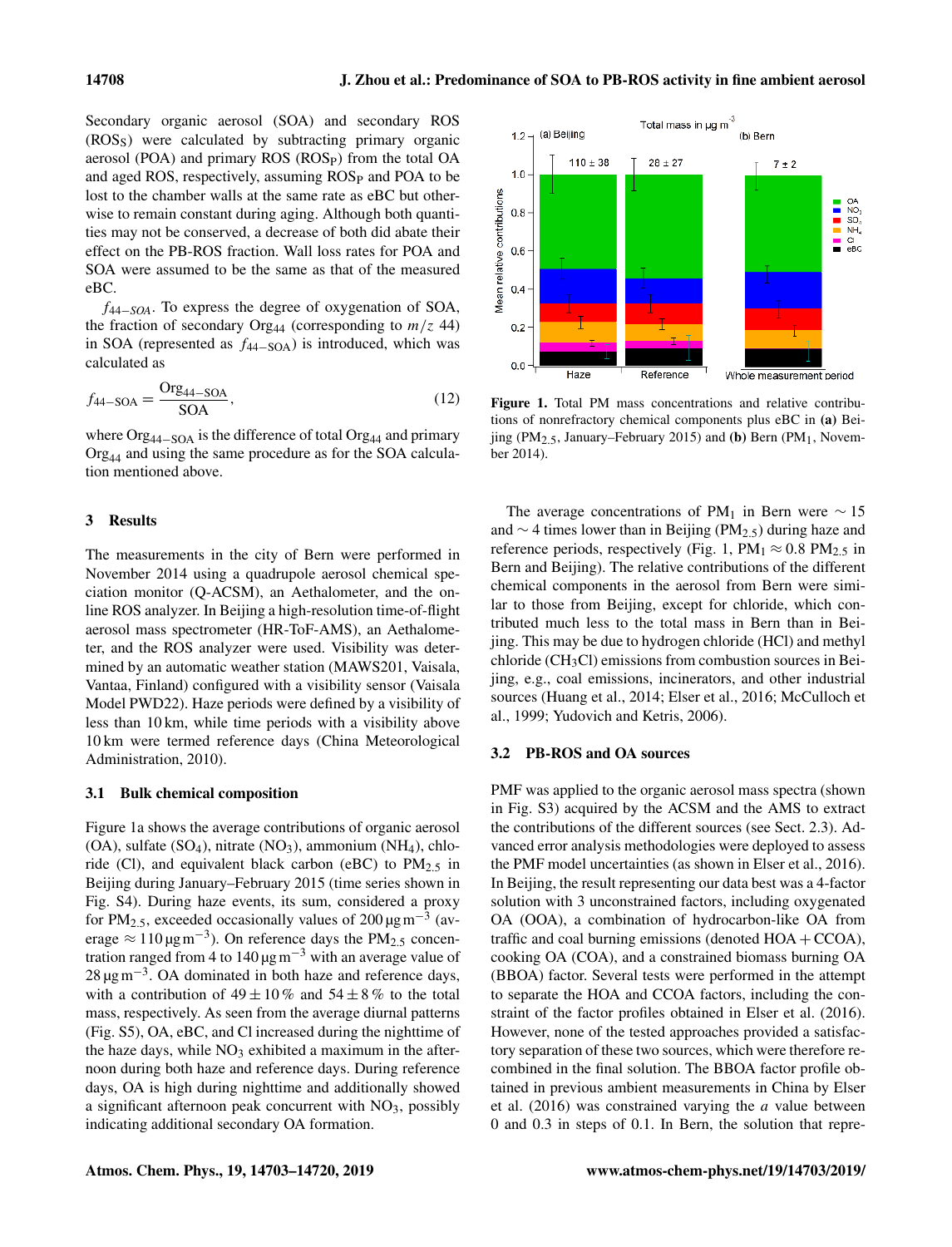sented our data best was a 5-factor solution, with the 4 unconstrained factors OOA, BBOA, HOA, and COA and a fifth constrained factor that could not be attributed to any specific source but is required to properly extract COA in Bern; this factor is referred to as an unidentified factor (Fig. S6a). In order to extract a clean profile of the unidentified factor (to be constrained in the final solution), we studied the changes in the mass spectra of the unidentified factor for an increasing number of factors (Fig. S6b). Based on these changes we constrained the unidentified mass spectra obtained in the 9-, 10-, and 11-factor solutions with  $a$  values between 0 and 1 in steps of 0.1.

The factors were identified using their mass spectral fingerprints, and their source assignments were confirmed based on the factor diurnal patterns and their correlation with corresponding marker time series. The OOA profile was characterized by a dominant peak at  $m/z$  44 and was associated with aged emissions and secondary organic aerosol formation. BBOA showed high contributions of  $m/z$  29,  $m/z$  60  $(C_2H_4O_2^+)$ , and  $m/z$  73  $(C_3H_5O_2^+)$ , associated with cellulose pyrolysis products generated during biomass burning such as levoglucosan (Elser et al., 2016). The HOA + CCOA profile exhibited the typical fragmentation pattern of saturated and unsaturated hydrocarbons (Ng et al., 2011a). The COA profile was characterized by high signals at  $m/z$  55 (C<sub>3</sub>H<sub>3</sub>O<sup>+</sup>) (Crippa et al., 2013).

To explore the correlations between the fine aerosol chemical species, OA sources, and PB-ROS (referred to as testing factors in the following), we calculated a Pearson correlation matrix from 1000 bootstrap tests of those testing factors in Beijing and Bern (see Sect. 2.3 and Fig. S7). The average diurnal patterns of the OA components during the measurement periods in Beijing and Bern are shown in Fig. S8 and the time series of PB-ROS and the different identified source contributions are presented in Fig. 2. Site-specific observations are discussed in the following.

*Beijing.* As shown in Fig. 2a, PB-ROS as well as all the other aerosol species exhibited a simultaneous increase during the haze periods. Most of the variables had a strong  $(r \geq 0.7 \pm 0.04)$  or moderate  $(r \geq 0.5 \pm 0.05)$  positive Pearson correlation (Fig. S7a), which may be due to the influence of meteorological factors (Chen et al., 2017).  $HOA + CCOA$ correlated with eBC ( $r = 0.78 \pm 0.04$ ), a tracer for traffic and coal combustion emissions.  $HOA + CCOA$  strongly decreased during noon, most likely due to a combined effect of decreased vehicular emissions (e.g., heavy-duty diesel vehicles are only allowed to operate from 22:00 to 06:00 LT) (BTMB, 2004; Lin et al., 2009) and an increase in the mixing height. COA showed clear peaks during lunch (from 12:00) to 13:00 LT) and dinner time (from 18:00 to 23:00 LT) in both haze and reference days, consistent with local emissions from cooking processes. During both episodes, BBOA contributed less than 10 % to the total OA (8.9 % and 6.6 % during haze and reference episodes, respectively), with little diurnal variability. The secondary inorganic components of  $PM_{2.5}$  (SO<sub>4</sub>, NO<sub>3</sub>, and NH<sub>4</sub>; see Fig. S5) followed the same trend as OOA, suggesting that these components were formed through similar atmospheric transformation pathways. The PB-ROS concentration closely followed the trend of OOA with the highest average concentrations occurring during the afternoon and early night.

*Bern.* In Bern, the Pearson correlation coefficients showed similar features but were generally weaker than those in Beijing (Fig. S7b). The PB-ROS concentrations had moderate to high correlations with OA, SO<sub>4</sub>, Cl, BBOA, eBC, and OOA  $(r \ge 0.5 \pm 0.04)$  but weak ones with NO<sub>3</sub>, NH<sub>4</sub>, COA, and HOA ( $r < 0.5 \pm 0.04$ ). HOA increased during the day with a small peak during the morning rush hour (08:00 LT), representing urban traffic behavior. COA was elevated from late morning to early afternoon and again in the evening, reflecting local cooking activities. BBOA showed a clear increase during nighttime, related to residential heating with wood, a well-known aerosol source in Bern (Zotter et al., 2014). We separated eBC into the fossil fuel ( $eBC_{TR}$ ) and wood burning (eBCWB) fractions according to the method described by Sandradewi et al. (2008) and Zotter et al. (2017). As shown in Fig. S8b, eBC<sub>WB</sub> had the same diurnal trend as BBOA, characterized by higher nighttime values, while  $eBC_{TR}$  showed the opposite trend rather consistent with HOA, confirming the source apportionment results. The secondary inorganic component SO<sup>4</sup> correlated with OOA similarly to Beijing (Fig. 2b). These secondary components dominated the PM burden, indicating the importance of atmospheric aging to the chemical composition of the aerosol. PB-ROS levels also followed OOA in Bern (Fig. S8b) with no substantial diurnal trends, except for a slight increase during daytime.

It should be noted that these correlations are not necessarily causative relations. For example, the inorganic species NO3, SO4, and NH<sup>4</sup> correlated with each other due to their photochemical production and ammonium salt formation. As we measured the water-soluble PB-ROS concentration in the aerosol phase, eBC is not considered a direct contributor to PB-ROS due to its water-insoluble character but indirectly by catalyzing the formation of oxidants at its surface in the particle. The correlation of PB-ROS with eBC may also be a coincidence caused by the superposition of the two opposite trends of  $eBC_{WB}$  and  $eBC_{TR}$ . Also, our previous tests showed that inorganic components like  $NO<sub>3</sub>$  and  $SO<sub>4</sub>$  did not contribute to the PB-ROS signal in the DCFH assay (Zhou et al., 2018a). Thus, we conclude that the correlations of the secondary inorganics with PB-ROS are a coincidence due to the fact that both are influenced by the atmospheric aging.

#### 3.3 Source contributions to PB-ROS

A multiple linear regression model (MLRM) was applied to identify the dependence of the PB-ROS concentration on the different OA sources. First we fitted the observed PB-ROS data as the dependent variable to all different OA sources obtained from the source apportionment as the predictors (func-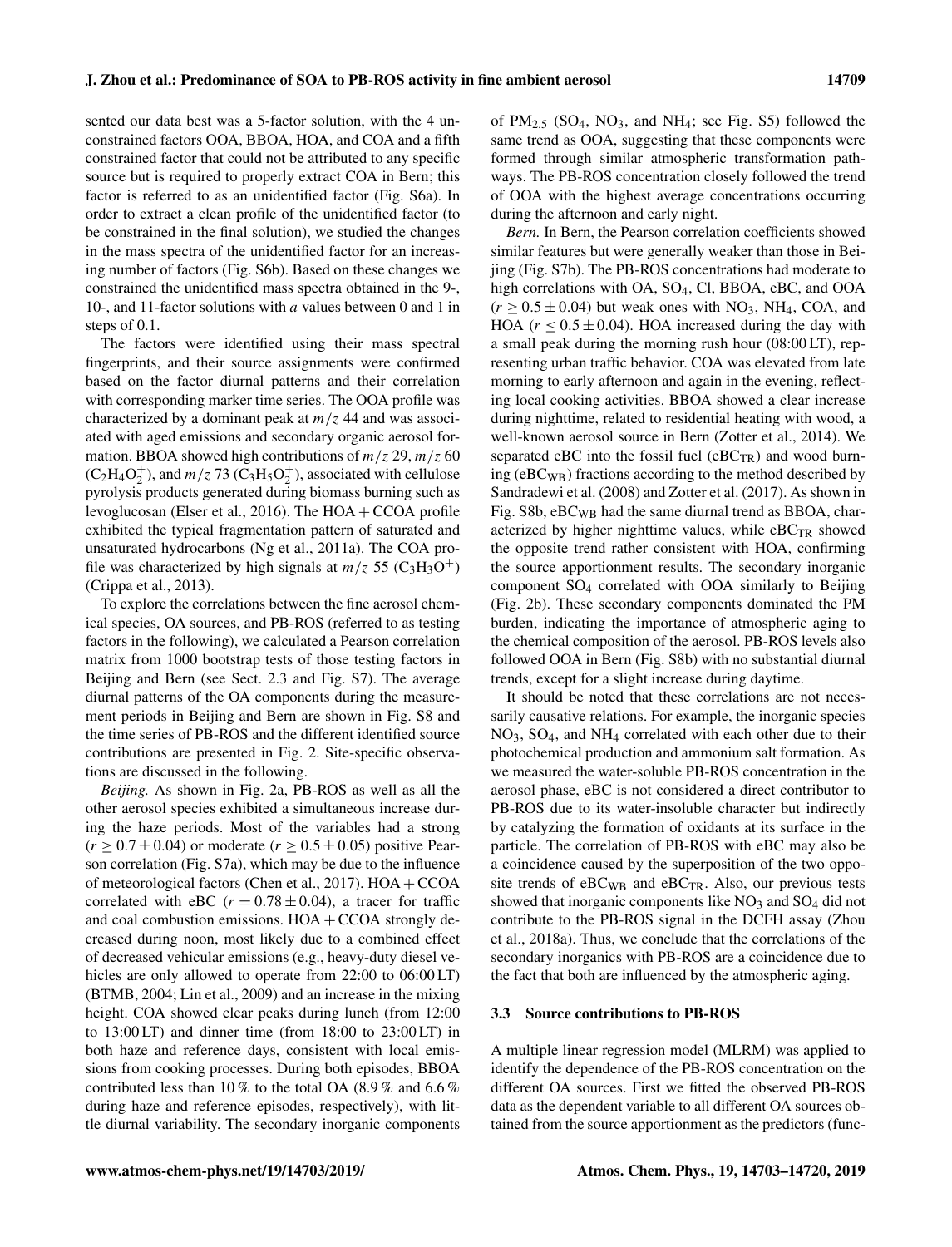

Figure 2. Concentrations of PB-ROS, OA components, and eBC during the measurement periods in (a) Beijing and (b) Bern. In Beijing, the periods highlighted with a blue background represent the haze periods (visibility < 10 km). The remaining periods were termed reference periods (visibility  $\geq 10$  km). The gray bands indicate  $1\sigma$  errors of the PB-ROS measurements and of our best estimates of the factors.

tion 1 in Table 1). Secondly, to exclude any influence of the separation of the individual primary sources, we tested the contribution of the total primary emission sources (here combined as primary organic aerosol,  $POA = (HOA + CCOA) +$  $COA + BBOA$ ) to the ROS activity in Beijing by running the MLRM with only two variables, POA and OOA (using function 2 in Table 1). To assess the uncertainties related to the modeled ROS content values, we varied the source parameters by using 40 and 315 PMF solutions for Beijing and Bern, respectively. In addition, in each of these 40 (315) MLRM fits we used one set of PB-ROS concentrations generated by randomly varying the observed PB-ROS within the measurement uncertainties determined by the instrument precision and the background subtraction. The outcome of each MLRM fit provides one set of the PB-ROS content of the different OA components. Finally, we also performed 1000 bootstrap runs on the final PMF solution (the average PMF results of all the solutions) to test the sensitivity of the MLRM to the input data, especially in Beijing where model results may be potentially driven by the haze periods. The average regression coefficients obtained from MLRM associated with each independent variable are listed in Table 1. For a better overview, the overall distributions of these regression coefficients are also illustrated as boxplots in Fig. S9.

The measured water-soluble PB-ROS time series were fairly well captured by the model at both locations (Fig. 3),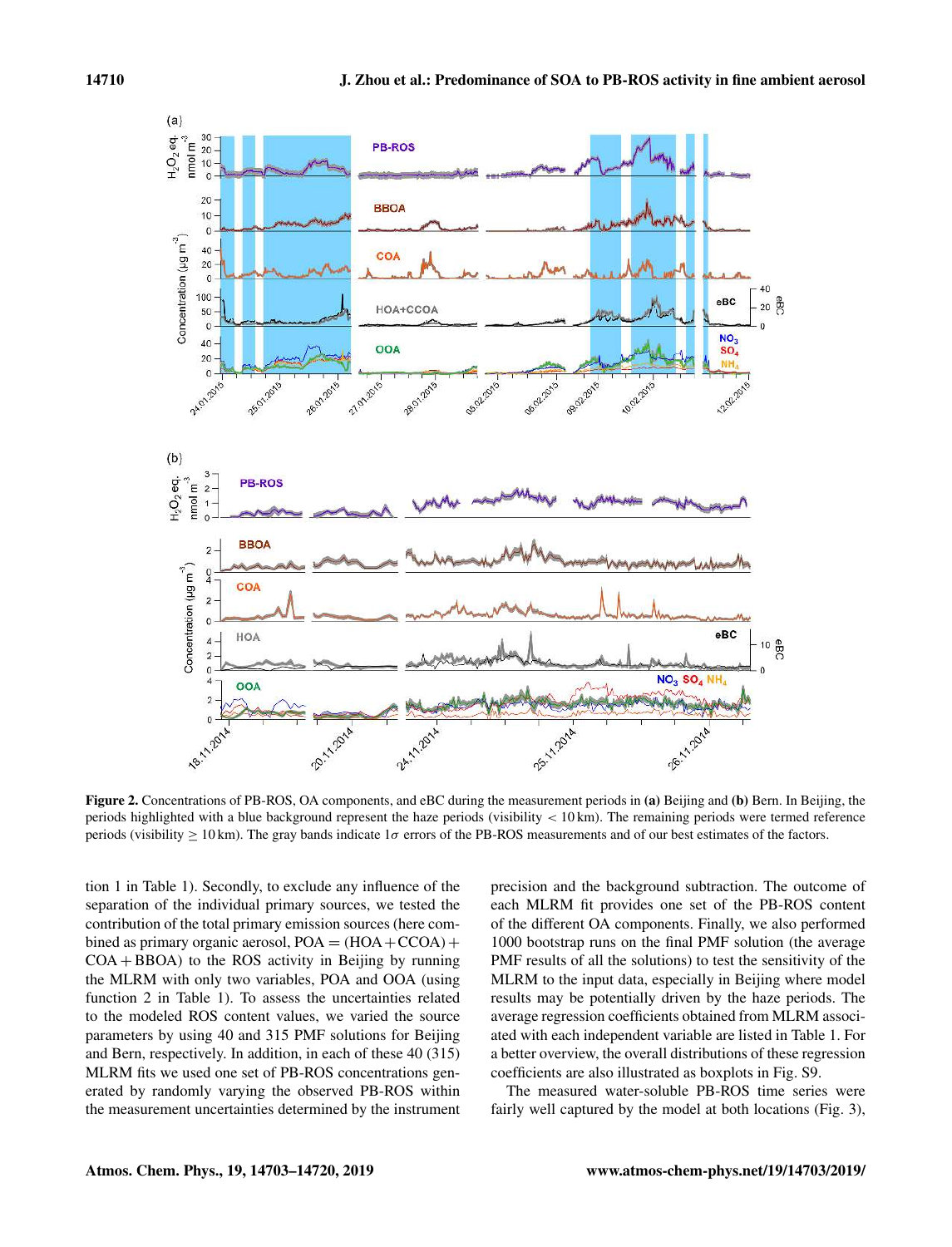| Function 1  | PB-ROS = $a \times$ (HOA or HOA + CCOA) + $b \times$ COA + $c \times$ BBOA + $d \times$ OOA + intercept |                                                        |                                                 |                                                  |                                                 |                                                 |
|-------------|---------------------------------------------------------------------------------------------------------|--------------------------------------------------------|-------------------------------------------------|--------------------------------------------------|-------------------------------------------------|-------------------------------------------------|
| Parameter   |                                                                                                         | $a$ (HOA)                                              | $b$ (COA)                                       | $c$ (BBOA)                                       | $d$ (OOA)                                       | intercept                                       |
| Beijing     | 40 fits<br>bootstraps                                                                                   | $0.01 \pm 0.04$<br>$0.01 \pm 0.01$                     | $-0.01 \pm 0.01$<br>$0.003 \pm 0.009$           | $-0.04 \pm 0.11$<br>$-0.01 \pm 0.056$            | $0.51 \pm 0.02$<br>$0.53 \pm 0.19$              | $0.07 \pm 2.00$<br>$-0.00 \pm 0.00$             |
| <b>Bern</b> | $315$ fits<br>bootstraps                                                                                | a $(HOA + CCOA)$<br>$0.19 \pm 0.02$<br>$0.21 \pm 0.03$ | $b$ (COA)<br>$0.08 \pm 0.03$<br>$0.08 \pm 0.05$ | $c$ (BBOA)<br>$0.20 \pm 0.06$<br>$0.18 \pm 0.04$ | $d$ (OOA)<br>$0.31 \pm 0.02$<br>$0.34 \pm 0.03$ | intercept<br>$0.11 \pm 0.12$<br>$0.00 \pm 0.00$ |
| Function 2  | PB-ROS = $e \times (HOA + CCOA + COA + BBOA) + f \times OOA +$ intercept                                |                                                        |                                                 |                                                  |                                                 |                                                 |
| Beijing     | 40 fits                                                                                                 | $e(HOA + CCOA + COA + BBOA)$<br>$0.004 \pm 0.02$       |                                                 |                                                  | $f$ (OOA)<br>$0.51 \pm 0.02$                    | intercept<br>$0.7 \pm 2.00$                     |

Table 1. The average regression coefficients and their standard deviation  $(1\sigma)$  for MLRM with functions 1 and 2.

 $\pm$  represents 1 standard deviation (1 $\sigma$ ) of the average coefficients of all the MLRM fittings (see text for details).



Figure 3. Comparison of measured (purple line) and simulated PB-ROS concentrations in (a) Beijing and (b) Bern, where HOA(ROS), COA(ROS), BBOA(ROS), and OOA(ROS) denote the corresponding source contributions to the simulated PB-ROS activity. Note that in Beijing, HOA(ROS) and BBOA(ROS) represent the potential contribution of the HOA and BBOA contributions to PB-ROS, by adding 1 standard deviation to the regression coefficients listed in Table 1 (function 1).

with 61 % of the variability explained in Bern and 77 % in Beijing (see Fig. S10 for the normalized frequency distributions of  $R^2$ ). For Beijing, the unexplained variance could be related to the measurement uncertainties, while for Bern the model did not explain the entire variance in the data (22 % of the remaining variability could be related to uncertainty and 17 % remained unexplained). This unexplained part may be related to the variability of the composition or precursors of the OA factors in Bern.

For Bern, PMF attributed 57 % to the three primary sources BBOA (24 %), HOA (20 %), and COA (13 %) and 36 % to OOA, as shown in Fig. 4b during the whole measurement period (note that the remaining 7 % was attributed to the unidentified factor). However, these OA fractions contributed differently to PB-ROS. OOA was a much higher contributor to the observed PB-ROS (52 % of explained PB-ROS) followed by contributions by BBOA (24 %), HOA (19 %), and a small contribution by COA (5 %). In Beijing, the contribution of OOA to total OA was lower with 25 %. HOA+CCOA was by far the highest primary source (43 %) followed by small contributions by COA (24 %) and BBOA (8 %) during the whole measurement period. Figure 4a shows the contribution of these OA factors during haze and reference days separately. However, concerning ROS, OOA was the main contributor to PB-ROS, while the contributions of the individual primary OA sources to PB-ROS activity were statistically not different from zero within our uncertainties, when these sources were considered individually (Table 1: function 1) or lumped together (Table 1: function 2). We note that this retrieval is dependent on (i) the covariance between factors used as dependent variables and (ii) on the factor relative contributions to the overall ROS activity. In Beijing the OA factors are highly covariant, all increasing during haze. By contrast, in Bern, two regimes were encountered during the measurement period, with the dominance of primary biomass smoke and secondary organic aerosols, during the first and second half of the campaign, respectively. Such variability facilitated the extraction of the contribution of both primary and secondary sources to the ROS activity. The mass spectral profiles also show a higher O : C ratio of OOA in Beijing compared to Bern, while it is the opposite for BBOA (Fig. S3). This might indicate that PMF could have attributed the most oxidized fraction of BBOA to OOA in Beijing. Indeed, other source attribution analyses (Elser et al., 2016; Xu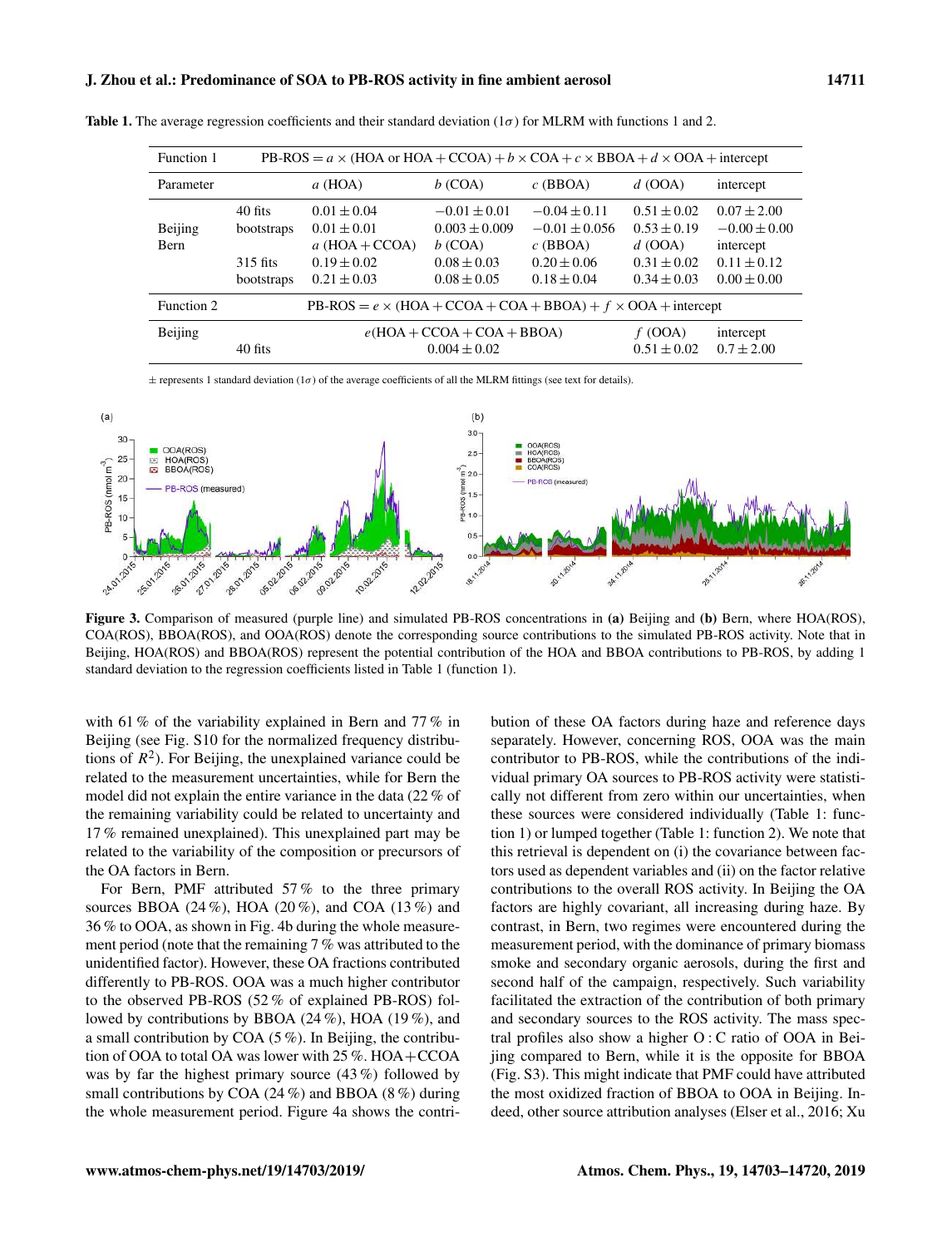

Figure 4. Average relative contributions of the OA sources to the observed total OA and to the explained PB-ROS during the measurement period in (a) Beijing and (b) Bern. Data in Beijing are separated for haze and reference periods. The error bars represent the standard deviation of the mean of the whole measurement period.

et al., 2019) have obtained higher BBOA fractions of 9 %– 20 % and a higher O : C ratio of 0.32–0.39 for BBOA compared to  $7 \pm 5\%$  and  $O/C = 0.22$  in this study. In addition, the sources of POA are different at both locations. In Beijing, the contribution of  $HOA + CCOA$ , which has a low PB-ROS activity, is much larger than in Bern. By contrast, BBOA, which is ROS active, constitutes a large fraction of POA in Bern.

To further evaluate the contribution of primary emissions to PB-ROS in Beijing, we performed additional MLRM runs where the ratio of  $\text{ROS}_{\text{SOA}}/\text{ROS}_{\text{POA}}$  was constrained between 8 and 18 as shown in the laboratory studies below (Fig. 5). Even though  $\text{ROS}_{\text{POA}}$  and  $\text{ROS}_{\text{SOA}}$  are highly variable in the laboratory studies, their ratio is not. With this approach the contribution of POA to the overall PB-ROS in Beijing was determined to range between 9 % and 18 %. We note that the constrained and unconstrained models exhibited a statistically similar goodness of fit. This shows that the OOA ROS content is not sensitive to these constraints and suggests that the contribution of POA to the total PB-ROS activity in Beijing does not exceed 18 %. Furthermore, in Fig. 3a we show the potential contribution from primary sources to PB-ROS, which is calculated from the upper limit of their regression coefficients (regression coefficient + 1 standard deviation) listed in Table 1 (function 1). This illustrates that any enhanced contribution by POA could not improve the model.

On average, OA and PB-ROS were driven by different general sources derived from PMF and ME-2 (Fig. 4). For example in Beijing, even though the primary OA sources contributed  $\sim$  75 % to the total OA, their lumped contribution to PB-ROS was much lower.

# 3.4 Comparison of the PB-ROS content of OA from different sources

Figure 5 compiles online measurements of the PB-ROS contents in aerosols measured by the DCFH assay from various ambient and laboratory measurements performed in this study or taken from literature. Ambient measurements are presented as the ROS contents of the total measured aerosol mass ( $PM_{2.5}$  in Beijing and  $PM_1$  in Bern, denoted as  $\text{ROS}_{\text{PM}_x}$ ) or the organic aerosol (OA) fraction alone  $(ROS<sub>OA</sub>)$  as determined from the MLRM. Note that  $PM_{2.5}/PM_1$  is about 1.1–1.3, thus the usage of  $PM_1$  in Bern does not much influence a comparison of  $\mathrm{ROS}_{\mathrm{PM}_x}$  and  $ROS<sub>OA</sub>$  from  $PM<sub>2.5</sub>$  measurements. Our values for  $ROS<sub>PM<sub>2.5</sub></sub>$  $(0.07 \pm 0.04$  and  $(0.09 \pm 0.06$  nmol  $\mu$ g<sup>-1</sup> for "Beijing (haze)" and "Beijing (reference)", respectively) are in line with other online measurements reported by Huang et al. (2016) for Beijing (0.12 ± 0.05 and 0.10 ± 0.05 nmol μg<sup>-1</sup> in winter 2014 and spring 2015, respectively), and the value of  $ROS_{PM_1}$  $(0.13 \pm 0.06$  nmol  $\mu$ g<sup>-1</sup>) for Bern is not significantly different from the values in China. Figure 5b indicates the PB-ROS contents attributed to different sources identified in Bern and Beijing, and Fig. 5c summarizes the PB-ROS contents from our own laboratory measurements of different emission sources (see Sect. 2.1), complemented by literature values, i.e., two-stroke scooter emissions (2S\_Scooter; Platt et al., 2014), as well as SOA from limonene and oleic acid oxidation (Gallimore et al., 2017; Fuller et al., 2014). The PB-ROS contents in primary emissions  $(ROS_{POA})$  from twostroke scooters or wood and coal burning are about 4 to 25 times lower than those in the corresponding SOA samples  $(ROS<sub>SOA</sub>; see Sect. 2.4)$ . Results are consistent with the field measurements, where the PB-ROS content in OOA is 2– 50 times higher than that in primary emission sources (see Fig. S9 and Table 1). Clearly, the PB-ROS content is en-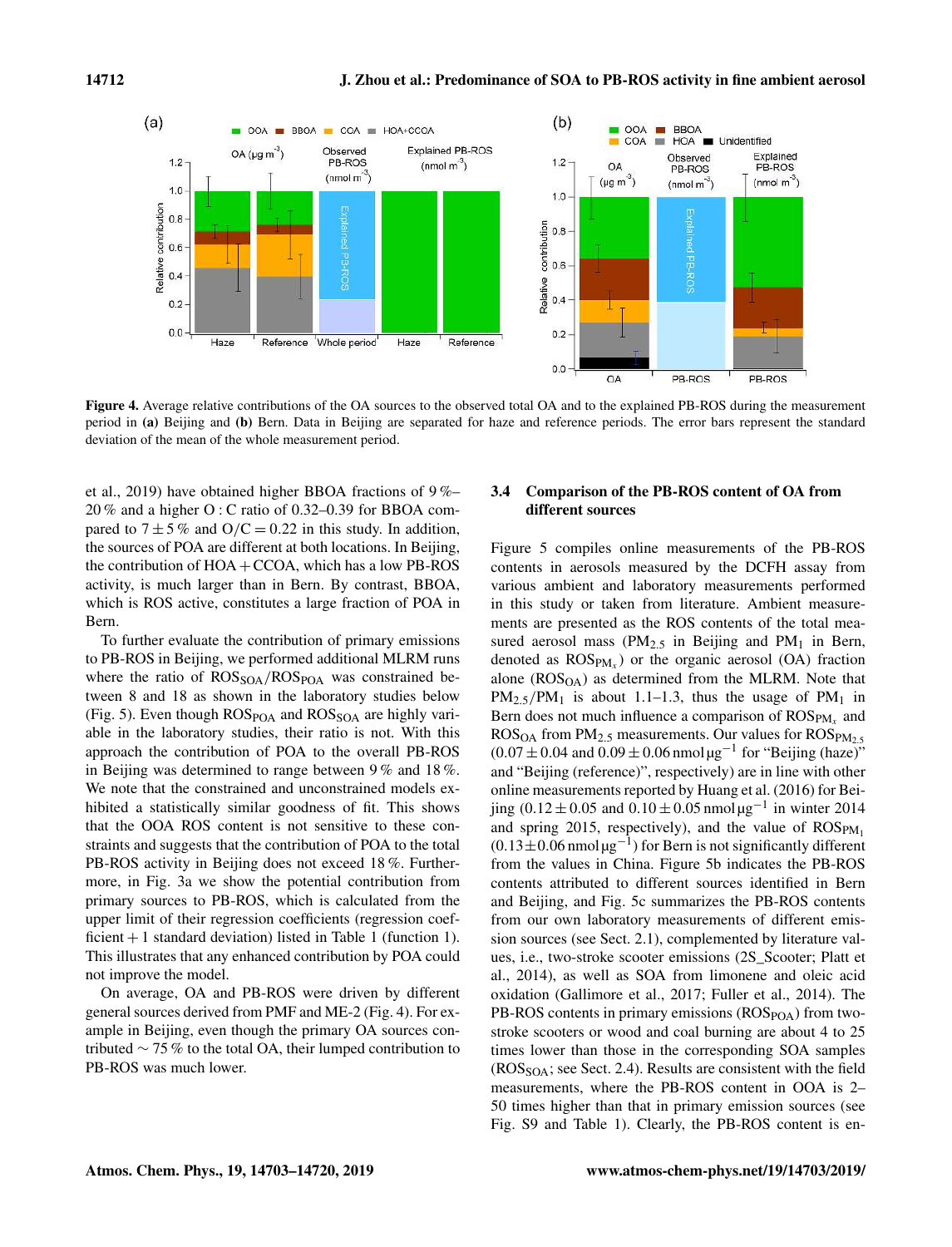

**Figure 5.** Comparison of the ROS content in aerosols from different sources (listed on the x axis) as measured by the DCFH assay. (a) PB-ROS content in OA ( $ROS_{OA}$ ) and PM ( $ROS_{PM_{2.5}}$  for Beijing and  $ROS_{PM_1}$  for Bern) at ambient sites. For comparison, the ROS contents for winter and spring in Beijing (represented as  $\theta$  Beijing) are calculated from the ROS concentrations reported in the literature in equivalent nmol H<sub>2</sub>O<sub>2</sub> m<sup>-3</sup> air and then normalized to PM<sub>2.5</sub> concentrations obtained from the Embassy of U.S. Department of State (2017); (b) PB-ROS contents of individual source factors in Bern and Beijing; (c) PB-ROS contents in primary (ROS<sub>POA</sub>) and secondary organic aerosol (ROS<sub>SOA</sub>) from wood and coal burning, in SOA from  $\alpha$ -pinene (this study, as well as literature data for two-stroke scooters (2S\_Scooter; Platt et al., 2014), for SOA from limonene (Gallimore et al., 2017), and oleic acid (Fuller et al., 2014)). The blue points and the dotted blue lines in the wood burning experiment are used to identify the corresponding ROS<sub>POA</sub> of the listed ROS<sub>SOA</sub>. For the ROS<sub>POA</sub> of the 2S\_Scooter (gasoline emissions), we take only the points right before the lights are turned on from the original data as earlier data points seemed to be still influenced by incomplete mixing of emissions in the chamber.

hanced by photochemical reactions, although the enhancement depends on the emitted precursors. SOA from anthropogenic emissions (vehicular exhaust and coal and biomass burning) includes in general a higher ROS activity compared to biogenic SOA from monoterpene precursors. For example, SOA from  $\alpha$ -pinene, the most emitted monoterpene compound, has a 2–10 times lower PB-ROS content than SOA from the anthropogenic sources. Thus, despite the widespread dominance of biogenic SOA, especially during summer, SOA formed from anthropogenic precursors might still dominate the PB-ROS burden in the atmosphere. Previously we have shown that the degree of oxygenation and the OA loading do influence the PB-ROS content of aerosols in a specific source (biomass burning) (Zhou et al., 2018b). However, Fig. S11 shows that the variation of PB-ROS in SOA within a specific source is smaller than the differences between the sources and precursors. This indicates that the PB-ROS content of SOA is more driven by the nature of the precursor. As VOCs emitted from wood and coal combustion contain a large fraction of aromatic hydrocarbons (Bruns et al., 2017; Klein et al., 2018), this might indicate that aromatic VOCs yield a more PB-ROS-active aerosol compared to monoterpenes.

Overall, the  $ROS<sub>BBOA</sub>$  derived from the Bern data was in the same range as  $\text{ROS}_{\text{POA}}$  of wood burning emissions obtained from the laboratory study. The contribution of HOA+ CCOA to PB-ROS was found to be negligible for Beijing within the analysis uncertainties (see Table 1), while in laboratory experiments PB-ROS was observed in primary and secondary emissions from bituminous coal but not from anthracite coal. The fairly low and variable PB-ROS content in primary emissions from laboratory studies may explain why we could not derive its contribution to the measured PB-ROS in Beijing.  $ROS<sub>OOA</sub>$  in both Beijing and Bern was about 2 to 4 times lower than ROS<sub>SOA</sub> of gasoline and wood burning emissions but equal or higher than  $\mathrm{ROS}_{\mathrm{SOA}}$  of coal burning,  $\alpha$ -pinene, limonene, and oleic acid. It is reasonable to assume that the ambient OOA was formed from a complex mixture of precursors from various sources like traffic, wood burning, coal burning, and biogenic gases, and therefore the ambient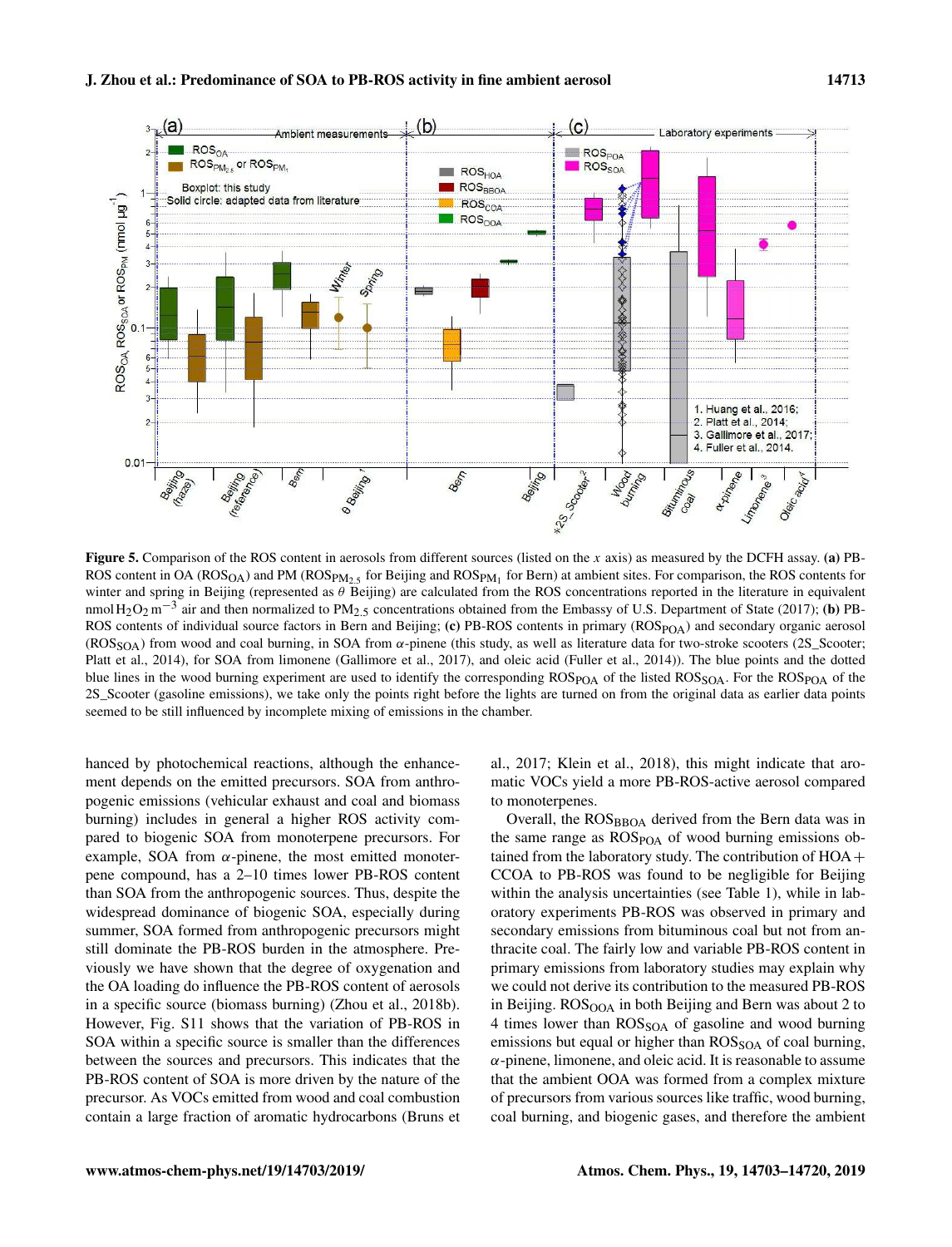ROSSOA is expected to lie somewhere in the range of these sources.

The ROS content measured with the BPEA-nit assay, which also determines PB-ROS, was in the range of 0.05– 0.4 nmol μg<sup>-1</sup> for diesel or biodiesel POA showing an increasing trend with the oxygen content of the fuel (Stevanovic et al., 2013; Hedayat et al., 2016), while a higher PB-ROS content (0.2–4 nmol  $\mu$ g<sup>-1</sup>) was reported in primary aerosols from wood combustion (Miljevic et al., 2010). These concentrations are similar to our values for the scooter and coal POA as well as BBOA. In addition, they also showed that aging of these emissions led to a higher PB-ROS content, which is confirmed by our observations (Stevanovic et al., 2013; Pourkhesalian et al., 2015).

# 4 Atmospheric implications

OA, dominated by secondary aerosol, is the largest fraction of PM<sup>1</sup> mass worldwide. Using both field and laboratory measurements, we provide compelling evidence that PB-ROS are predominantly secondary. We estimate that while less than 40 % of the OA mass at the urban locations investigated is secondary, this fraction contributes more than 60 % of the total PB-ROS. These findings are corroborated by chamber experiments, showing that atmospheric aging does not only enhance the OA aerosol mass but also results in the formation of 10 times more ROS-active material (nmol  $\mu$ g<sup>-1</sup>) compared to POA. We show that SOA from complex anthropogenic precursor mixtures is especially ROS active, implying that despite its lower overall contribution to the OA burden compared to biogenic SOA anthropogenic emissions can be an important PB-ROS source. Indeed, epidemiological studies revealed seasonal trends in health effects of PM. Studies in the US, western Europe, Japan, and South Korea, including up to 112 cities and time periods up to 13 years, showed a stronger effect of PM on mortality in spring, summer, or fall compared to winter (Peng et al., 2005; Nawrot et al., 2007; Zanobetti and Schwartz, 2009; Franklin et al., 2008; Yi et al., 2010). Kim et al. (2015) reported the highest overall risk of  $PM_{10}$  for nonaccidental or cardiovascular mortality on extremely hot days. However, in China the effects were highest in summer and winter (Kim et al., 2017; Chen et al., 2013). All in all, except for locations affected by strong haze and specific sources of toxic components (e.g., polycyclic aromatic hydrocarbons (PAHs) and coal combustion in winter in China), a stronger association between PM and mortality was observed at different locations during hotter days, when SOA formation is the most active. Various experiments have also shown that pure SOA does induce adverse effects upon exposure of airway epithelial cells (Arashiro et al., 2016, 2018; Gaschen et al., 2010; Lin et al., 2016; Chowdury et al., 2018; Jiang et al., 2016). Similarly, cellular-based ROS assays showed a strong connection with pure SOA or its fraction in PM (Tuet et al., 2016, 2017a, b; Saffari et al., 2014). Further, Lakey et al. (2016) developed a model to simulate the response of air pollutants including PM on the production rates and concentrations of ROS in the epithelial lining fluid of the human respiratory tract. They found that the OH production rate from SOA in the lung could be as high as the  $H_2O_2$  production rate from redox-active trace metals and quinones. Others reported that SOA dissolved in water exhibited a high OH radical or  $H_2O_2$  generation under irradiation (Wang et al., 2011b; Lim and Turpin, 2015; Badali et al., 2015) or a direct formation of OH under dark conditions (Tong et al., 2016). The DCFH assay for exogenous ROS has so far not been applied as tracer for ROS activity and oxidation potential of PM to our knowledge. The most frequently used assay with DTT shows in some cases good associations with oxidized OA and high values in summer, while in other studies better relations with biomass burning and traffic PM components as well as high winter values are observed (Fang et al., 2016; Verma et al., 2014, 2015; Bates et al., 2015). The DTT assay is sensitive to a broad range of components, peroxides, and redox cycling species like transition metals and quinones but may suffer from negative interferences between metals and quinones (Wang et al., 2018). Thus, a combination of measurements may be needed to better assess relations between PM composition, oxidative potential, and possible health effects. The DCFH assay responds to peroxides but not to quinones and transition metals and could thus be helpful to disentangle the various contributions in combination with a DTT assay. It is also known that particles do carry short- and long-lived ROS (Zhou et al., 2018a; Fuller et al., 2014; Krapf et al., 2016), whereby the former are mostly lost when filters are analyzed. A combination of different online and offline methods appears to be more suited for an optimized understanding of the various short- and long-lived ROS. Research on links between PB-ROS quantified by the DCFH assay and adverse biological effects of PM should also be envisaged.

*Data availability.* Data related to this article are available at https://doi.org/10.5281/zenodo.3520219 (Zhou and Dommen, 2019).

*Supplement.* The supplement related to this article is available online at: https://doi.org/10.5194/acp-19-14703-2019-supplement.

*Author contributions.* JZ is responsible for the bulk of the conceptualization, measurements, data analysis and writing with contributions from all authors. JZ, JD, UB, MG, RJH, JC, IEH, and ASHP designed the experiments. JZ, JD, MK, RF, and MG carried out the field observation experiment in Bern; JZ, ME, JD, RJH, QW, YW, and YZ carried out the field observation experiment in Beijing. JZ, DB, GS, PZ, EAB, and SB performed the wood combustion experiments; JZ, RJH, SMP, HN, and GS carried out the coal combustion experiments; JZ, MK, and JD carried out the  $\alpha$ -pinene ozonolysis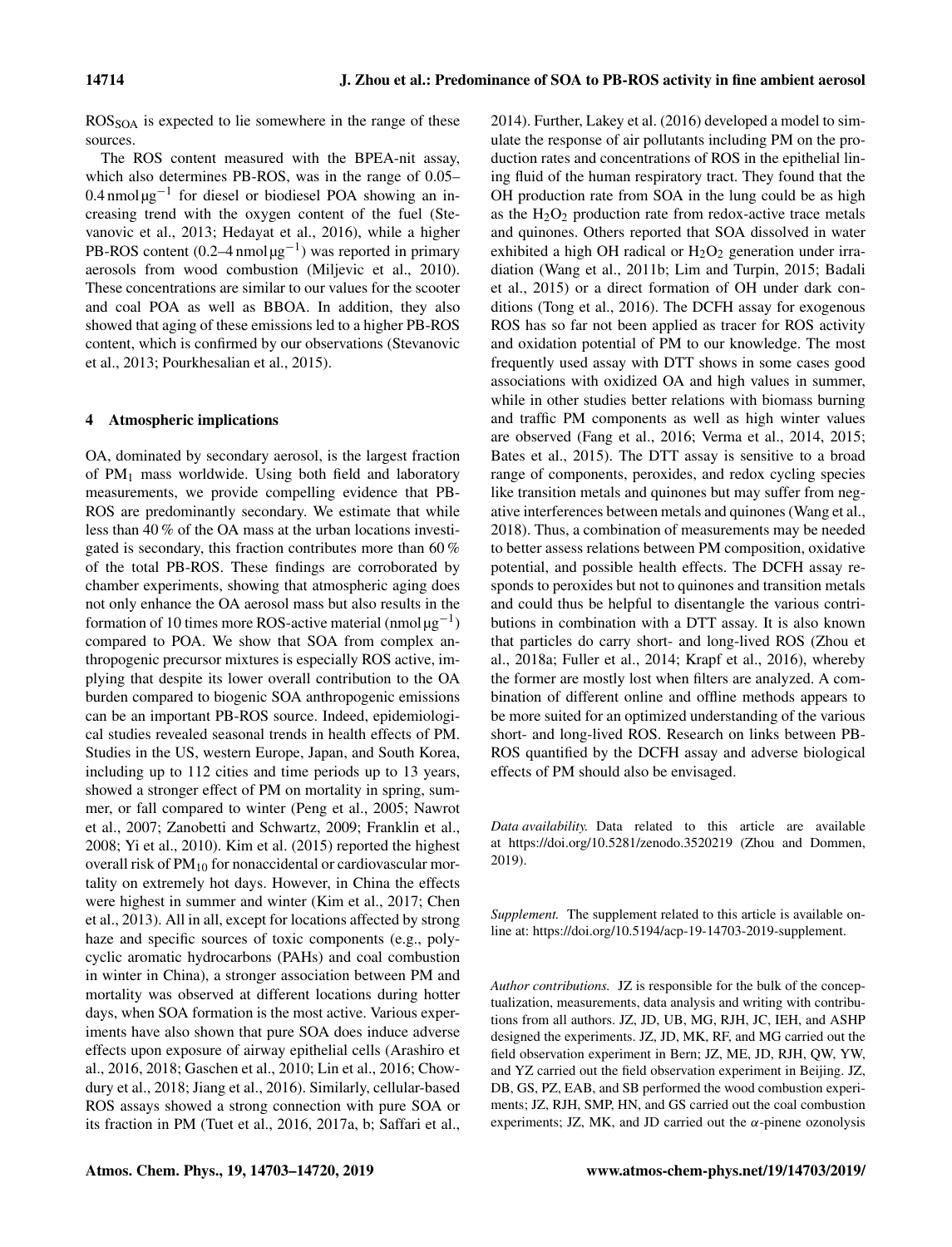experiments. JZ, ME, and RF analyzed the data of field measurements; JZ, GS, DB, and SMP analyzed the data of laboratory experiments; JZ and ME prepared the display items; JZ and JD collected the literature data from ambient and laboratory studies.

*Competing interests.* The authors declare that they have no conflict of interest.

*Financial support.* This research has been supported by the Swiss National Science Foundation (grant nos. CR32I3-140851, CR32I3\_166325, 200021L\_140590, BSSGI0\_155846, and NRP 70 "Energy Turnaround"), the European Union's Horizon 2020 Research and Innovation programme through the EUROCHAMP-2020 Infrastructure Activity under grant agreement no. 730997, the National Natural Science Foundation of China (grant nos. 91644219 and 21661132005), the National Key Research and Development Program of China (grant no. 2017YFC0212701), the China Scholarship Council (grant no. 201307040040), the Sino-Swiss Science Technology Cooperation (SSSTC) project HAZECHINA (Haze pollution in China: Sources and atmospheric evolution of particulate matter, grant no. IZLCZ2\_169986), and the Swiss Innovation Agency Innosuisse (SCCER BIOSWEET).

*Review statement.* This paper was edited by Xavier Querol and reviewed by Zoran Ristovski and two anonymous referees.

## References

- Adam, M., Schikowski, T., Carsin, A. E., Cai, Y., Jacquemin, B., Sanchez, M., Vierkötter, A., Marcon, A., Keidel, D., Sugiri, D., Al Kanani, Z., Nadif, R., Siroux, V., Hardy, R., Kuh, D., Rochat, T., Bridevaux, P.-O., Eeftens, M., Tsai, M.-Y., Villani, S., Phuleria, H. C., Birk, M., Cyrys, J., Cirach, M., de Nazelle, A., Nieuwenhuijsen, M. J., Forsberg, B., de Hoogh, K., Declerq, C., Bono, R., Piccioni, P., Quass, U., Heinrich, J., Jarvis, D., Pin, I., Beelen, R., Hoek, G., Brunekreef, B., Schindler, C., Sunyer, J., Krämer, U., Kauffmann, F., Hansell, A. L., Künzli, N., and Probst-Hensch, N.: Adult lung function and long-term air pollution exposure. ESCAPE: a multicentre cohort study and meta-analysis, Eur. Respir. J., 45, 38–50, https://doi.org/10.1183/09031936.00130014, 2015.
- Adams, K., Greenbaum, D. S., Shaikh, R., van Erp, A. M., and Russell, A. G.: Particulate matter components, sources, and health: Systematic approaches to testing effects, J. Air Waste Manag. Assoc., 65, 544–558, https://doi.org/10.1080/10962247.2014.1001884, 2015.
- Arashiro, M., Lin, Y.-H., Sexton, K. G., Zhang, Z., Jaspers, I., Fry, R. C., Vizuete, W. G., Gold, A., and Surratt, J. D.: In vitro exposure to isoprene-derived secondary organic aerosol by direct deposition and its effects on COX-2 and IL-8 gene expression, Atmos. Chem. Phys., 16, 14079–14090, https://doi.org/10.5194/acp-16-14079-2016, 2016.
- Arashiro, M., Lin, Y.-H., Zhang, Z., Sexton, K. G., Gold, A., Jaspers, I., Fry, R. C., and Surratt, J. D.: Effect of secondary organic aerosol from isoprene-derived hydroxyhydroperoxides

on the expression of oxidative stress response genes in human bronchial epithelial cells, Environ. Science: Proc. Imp., 20, 332– 339, https://doi.org/10.1039/C7EM00439G, 2018.

- Badali, K. M., Zhou, S., Aljawhary, D., Antiñolo, M., Chen, W. J., Lok, A., Mungall, E., Wong, J. P. S., Zhao, R., and Abbatt, J. P. D.: Formation of hydroxyl radicals from photolysis of secondary organic aerosol material, Atmos. Chem. Phys., 15, 7831–7840, https://doi.org/10.5194/acp-15-7831-2015, 2015.
- Barmet, P., Dommen, J., DeCarlo, P. F., Tritscher, T., Praplan, A. P., Platt, S. M., Prévôt, A. S. H., Donahue, N. M., and Baltensperger, U.: OH clock determination by proton transfer reaction mass spectrometry at an environmental chamber, Atmos. Meas. Tech., 5, 647–656, https://doi.org/10.5194/amt-5-647-2012, 2012.
- Bates, J. T., Weber, R. J., Abrams, J., Verma, V., Fang, T., Klein, M., Strickland, M. J., Sarnat, S. E., Chang, H. H., Mulholland, J. A., Tolbert, P. E., and Russell, A. G.: Reactive oxygen species generation linked to sources of atmospheric particulate matter and cardiorespiratory effects, Environ. Sci. Technol., 49, 13605– 13612, https://doi.org/10.1021/acs.est.5b02967, 2015.
- Beelen, R., Raaschou-Nielsen, O., Stafoggia, M., Andersen, Z. J., Weinmayr, G., Hoffmann, B., Wolf, K., Samoli, E., Fischer, P., Nieuwenhuijsen, M., Vineis, P., Xun, W. W., Katsouyanni, K., Dimakopoulou, K., Oudin, A., Forsberg, B., Modig, L., Havulinna, A. S., Lanki, T., Turunen, A., Oftedal, B., Nystad, W., Nafstad, P., De Faire, U., Pedersen, N. L., Ostenson, C. G., Fratiglioni, L., Penell, J., Korek, M., Pershagen, G., Eriksen, K. T., Overvad, K., Ellermann, T., Eeftens, M., Peeters, P. H., Meliefste, K., Wang, M., Bueno-de-Mesquita, B., Sugiri, D., Kramer, U., Heinrich, J., de Hoogh, K., Key, T., Peters, A., Hampel, R., Concin, H., Nagel, G., Ineichen, A., Schaffner, E., Probst-Hensch, N., Kunzli, N., Schindler, C., Schikowski, T., Adam, M., Phuleria, H., Vilier, A., Clavel-Chapelon, F., Declercq, C., Grioni, S., Krogh, V., Tsai, M. Y., Ricceri, F., Sacerdote, C., Galassi, C., Migliore, E., Ranzi, A., Cesaroni, G., Badaloni, C., Forastiere, F., Tamayo, I., Amiano, P., Dorronsoro, M., Katsoulis, M., Trichopoulou, A., Brunekreef, B., and Hoek, G.: Effects of long-term exposure to air pollution on natural-cause mortality: an analysis of 22 European cohorts within the multicentre ESCAPE project, Lancet, 383, 785–795, https://doi.org/10.1016/s0140- 6736(13)62158-3, 2014.
- Bruns, E. A., Slowik, J. G., El Haddad, I., Kilic, D., Klein, F., Dommen, J., Temime-Roussel, B., Marchand, N., Baltensperger, U., and Prévôt, A. S. H.: Characterization of gas-phase organics using proton transfer reaction time-of-flight mass spectrometry: fresh and aged residential wood combustion emissions, Atmos. Chem. Phys., 17, 705–720, https://doi.org/10.5194/acp-17-705- 2017, 2017.
- BTMB: Beijing Traffic Management Bureau, Beijing, 2004 (in Chinese).
- Burnett, R. T., Brook, J., Dann, T., Delocla, C., Philips, O., Cakmak, S., Vincent, R., Goldberg, M. S., and Krewski, D.: Association between particulate- and gas-phase components of urban air pollution and daily mortality in eight Canadian cities, Inhal. Toxicol., 12, 15–39, https://doi.org/10.1080/08958370050164851, 2000.
- Calas, A., Uzu, G., Kelly, F. J., Houdier, S., Martins, J. M. F., Thomas, F., Molton, F., Charron, A., Dunster, C., Oliete, A., Jacob, V., Besombes, J.-L., Chevrier, F., and Jaffrezo, J.-L.: Comparison between five acellular oxidative potential measurement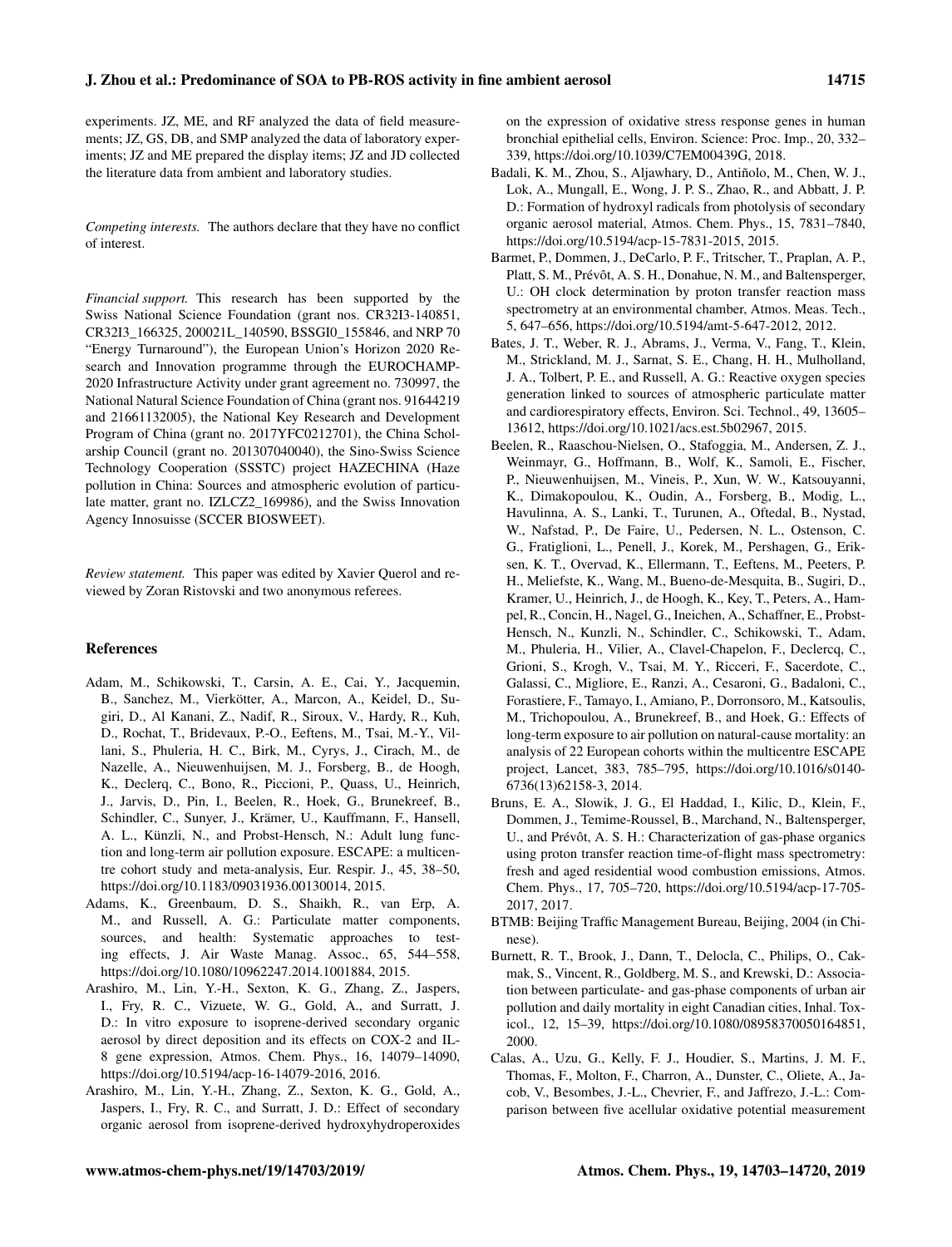assays performed with detailed chemistry on  $PM_{10}$  samples from the city of Chamonix (France), Atmos. Chem. Phys., 18, 7863– 7875, https://doi.org/10.5194/acp-18-7863-2018, 2018.

- Canonaco, F., Crippa, M., Slowik, J. G., Baltensperger, U., and Prévôt, A. S. H.: SoFi, an IGOR-based interface for the efficient use of the generalized multilinear engine (ME-2) for the source apportionment: ME-2 application to aerosol mass spectrometer data, Atmos. Meas. Tech., 6, 3649–3661, https://doi.org/10.5194/amt-6-3649-2013, 2013.
- Charrier, J. G. and Anastasio, C.: On dithiothreitol (DTT) as a measure of oxidative potential for ambient particles: evidence for the importance of soluble transition metals, Atmos. Chem. Phys., 12, 9321–9333, https://doi.org/10.5194/acp-12-9321-2012, 2012.
- Chen, R., Peng, R. D., Meng, X., Zhou, Z., Chen, B., and Kan, H.: Seasonal variation in the acute effect of particulate air pollution on mortality in the China Air Pollution and Health Effects Study (CAPES), Sci. Total Environ., 450–451, 259–265, https://doi.org/10.1016/j.scitotenv.2013.02.040, 2013.
- Chen, Z., Cai, J., Gao, B., Xu, B., Dai, S., He, B., and Xie, X.: Detecting the causality influence of individual meteorological factors on local  $PM_{2.5}$  concentration in the Jing-Jin-Ji region, Sci. Rep.-UK, 7, 40735, https://doi.org/10.1038/srep40735, 2017.
- China Meteorological Administration: Observation and forecasting levels of haze. The State Standard of the People's Republic of China QX/T 113-2010, China Meteorological Press, 2010 (in Chinese).
- Cho, A. K., Sioutas, C., Miguel, A. H., Kumagai, Y., Schmitz, D. A., Singh, M., Eiguren-Fernandez, A., and Froines, J. R.: Redox activity of airborne particulate matter at different sites in the Los Angeles Basin, Environ. Res., 99, 40–47, https://doi.org/10.1016/j.envres.2005.01.003, 2005.
- Chowdhury, P. H., He, Q., Lasitza Male, T., Brune, W. H., Rudich, Y., and Pardo, M.: Exposure of lung epithelial cells to photochemically aged secondary organic aerosol shows increased toxic effects, Environ. Sci. Technol. Lett., 5, 424–430, https://doi.org/10.1021/acs.estlett.8b00256, 2018.
- Cohen, A. J.: Outdoor air pollution and lung cancer, Environ. Health Perspect., 108, 743–750, 2000.
- Cohen, A. J., Brauer, M., Burnett, R., Anderson, H. R., Frostad, J., Estep, K., Balakrishnan, K., Brunekreef, B., Dandona, L., Dandona, R., Feigin, V., Freedman, G., Hubbell, B., Jobling, A., Kan, H., Knibbs, L., Liu, Y., Martin, R., Morawska, L., Pope, C. A., 3rd, Shin, H., Straif, K., Shaddick, G., Thomas, M., van Dingenen, R., van Donkelaar, A., Vos, T., Murray, C. J. L., and Forouzanfar, M. H.: Estimates and 25-year trends of the global burden of disease attributable to ambient air pollution: an analysis of data from the Global Burden of Diseases Study 2015, Lancet, 389, 1907–1918, https://doi.org/10.1016/s0140- 6736(17)30505-6, 2017.
- Crippa, M., El Haddad, I., Slowik, J. G., DeCarlo, P. F., Mohr, C., Heringa, M. F., Chirico, R., Marchand, N., Sciare, J., Baltensperger, U., and Prévôt, A. S. H.: Identification of marine and continental aerosol sources in Paris using high resolution aerosol mass spectrometry, J. Geophys. Res.-Atmos., 118, 1950–1963, https://doi.org/10.1002/jgrd.50151, 2013.
- DeCarlo, P. F., Kimmel, J. R., Trimborn, A., Northway, M. J., Jayne, J. T., Aiken, A. C., Gonin, M., Fuhrer, K., Horvath, T., Docherty, K. S., Worsnop, D. R., and Jimenez, J. L.: Field-deployable, high-resolution, time-of-flight

aerosol mass spectrometer, Anal. Chem., 78, 8281–8289, https://doi.org/10.1021/ac061249n, 2006.

- Dockery, D. W., Pope, C. A., Xu, X., Spengler, J. D., Ware, J. H., Fay, M. E., Ferris, B. G. J., and Speizer, F. E.: An association between air pollution and mortality in six U.S. cities, N. Engl. J. Med., 329, 1753–1759, https://doi.org/10.1056/nejm199312093292401, 1993.
- Drinovec, L., Močnik, G., Zotter, P., Prévôt, A. S. H., Ruckstuhl, C., Coz, E., Rupakheti, M., Sciare, J., Müller, T., Wiedensohler, A., and Hansen, A. D. A.: The "dual-spot" Aethalometer: an improved measurement of aerosol black carbon with realtime loading compensation, Atmos. Meas. Tech., 8, 1965–1979, https://doi.org/10.5194/amt-8-1965-2015, 2015.
- Du, Y., Xu, X., Chu, M., Guo, Y., and Wang, J.: Air particulate matter and cardiovascular disease: the epidemiological, biomedical and clinical evidence, J. Thoracic Dis., 8, E8–E19, https://doi.org/10.3978/j.issn.2072-1439.2015.11.37, 2016.
- Elser, M., Huang, R.-J., Wolf, R., Slowik, J. G., Wang, Q., Canonaco, F., Li, G., Bozzetti, C., Daellenbach, K. R., Huang, Y., Zhang, R., Li, Z., Cao, J., Baltensperger, U., El-Haddad, I., and Prévôt, A. S. H.: New insights into  $PM_{2.5}$  chemical composition and sources in two major cities in China during extreme haze events using aerosol mass spectrometry, Atmos. Chem. Phys., 16, 3207–3225, https://doi.org/10.5194/acp-16-3207-2016, 2016.
- Embassy of U.S. Department of State: Mission China, Beijing, available at: http://www.stateair.net/web/historical/1/1.html (note that these data are not fully verified or validated), last access: 1 October 2017.
- Fang, T., Verma, V., Bates, J. T., Abrams, J., Klein, M., Strickland, M. J., Sarnat, S. E., Chang, H. H., Mulholland, J. A., Tolbert, P. E., Russell, A. G., and Weber, R. J.: Oxidative potential of ambient water-soluble  $PM_{2.5}$  in the southeastern United States: contrasts in sources and health associations between ascorbic acid (AA) and dithiothreitol (DTT) assays, Atmos. Chem. Phys., 16, 3865–3879, https://doi.org/10.5194/acp-16-3865-2016, 2016.
- Franklin, M., Koutrakis, P., and Schwartz, P.: The role of particle composition on the association between  $PM_{2.5}$  and mortality, Epidemiology, 19, 680–689, 2008.
- Fröhlich, R., Cubison, M. J., Slowik, J. G., Bukowiecki, N., Prévôt, A. S. H., Baltensperger, U., Schneider, J., Kimmel, J. R., Gonin, M., Rohner, U., Worsnop, D. R., and Jayne, J. T.: The ToF-ACSM: a portable aerosol chemical speciation monitor with TOFMS detection, Atmos. Meas. Tech., 6, 3225–3241, https://doi.org/10.5194/amt-6-3225-2013, 2013.
- Fröhlich, R., Crenn, V., Setyan, A., Belis, C. A., Canonaco, F., Favez, O., Riffault, V., Slowik, J. G., Aas, W., Aijälä, M., Alastuey, A., Artiñano, B., Bonnaire, N., Bozzetti, C., Bressi, M., Carbone, C., Coz, E., Croteau, P. L., Cubison, M. J., Esser-Gietl, J. K., Green, D. C., Gros, V., Heikkinen, L., Herrmann, H., Jayne, J. T., Lunder, C. R., Minguillón, M. C., Močnik, G., O'Dowd, C. D., Ovadnevaite, J., Petralia, E., Poulain, L., Priestman, M., Ripoll, A., Sarda-Estève, R., Wiedensohler, A., Baltensperger, U., Sciare, J., and Prévôt, A. S. H.: ACTRIS ACSM intercomparison – Part 2: Intercomparison of ME-2 organic source apportionment results from 15 individual, co-located aerosol mass spectrometers, Atmos. Meas. Tech., 8, 2555–2576, https://doi.org/10.5194/amt-8-2555-2015, 2015.
- Fuller, S. J., Wragg, F. P. H., Nutter, J., and Kalberer, M.: Comparison of on-line and off-line methods to quantify reactive oxygen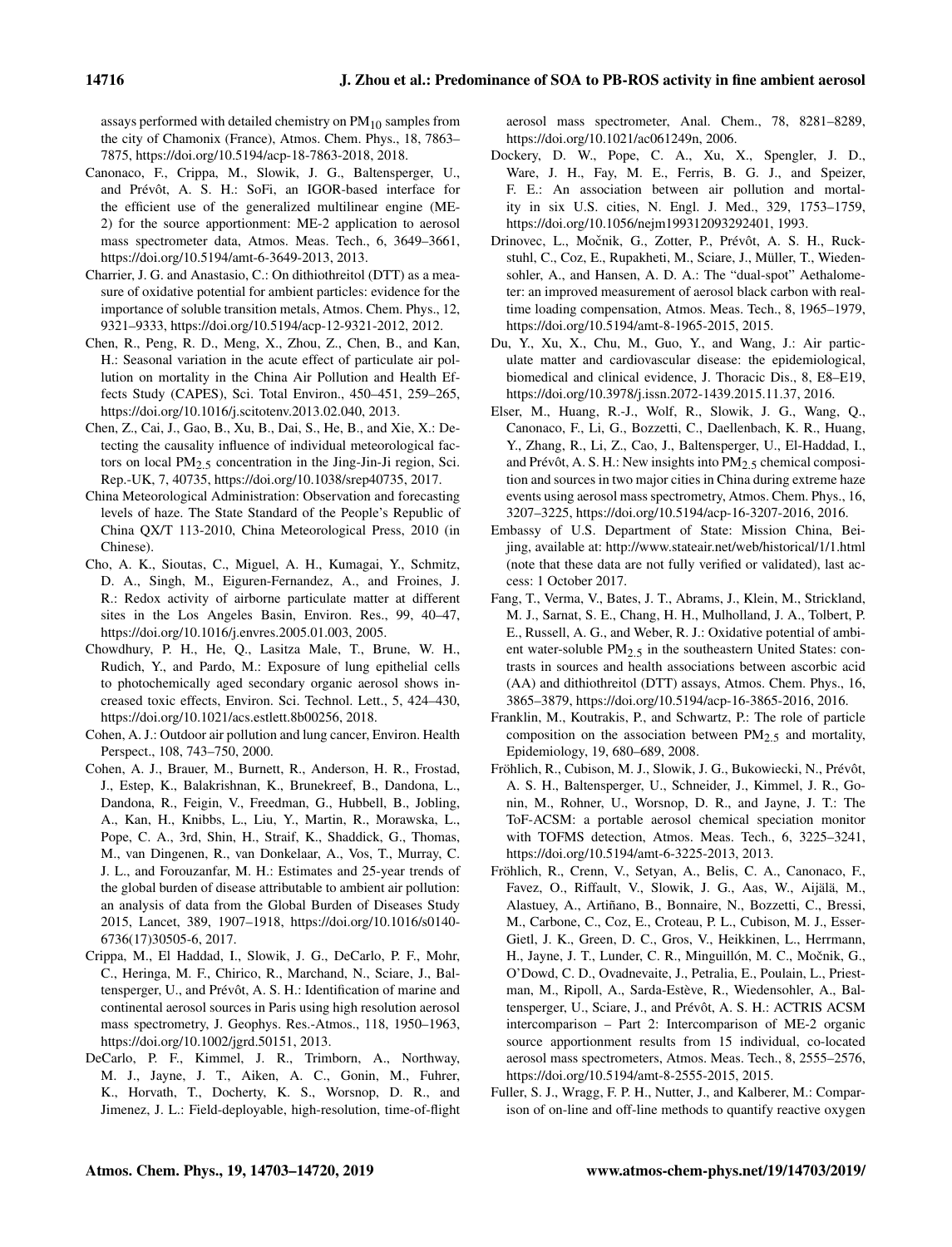species (ROS) in atmospheric aerosols, Atmos. Environ., 92, 97– 103, https://doi.org/10.1016/j.atmosenv.2014.04.006, 2014.

- Gallimore, P. J., Mahon, B. M., Wragg, F. P. H., Fuller, S. J., Giorio, C., Kourtchev, I., and Kalberer, M.: Multiphase composition changes and reactive oxygen species formation during limonene oxidation in the new Cambridge Atmospheric Simulation Chamber (CASC), Atmos. Chem. Phys., 17, 9853–9868, https://doi.org/10.5194/acp-17-9853-2017, 2017.
- Gaschen, A., Lang, D., Kalberer, M., Savi, M., Geiser, T., Gazdhar, A., Lehr, C.-M., Bur, M., Dommen, J., Baltensperger, U., and Geiser, M.: Cellular responses after exposure of lung cell cultures to secondary organic aerosol particles, Environ. Sci. Technol., 44, 1424–1430, https://doi.org/10.1021/es902261m, 2010.
- Guarnieri, M. and Balmes, J. R.: Outdoor air pollution and asthma, Lancet, 383, 1581–1592, https://doi.org/10.1016/S0140- 6736(14)60617-6, 2014.
- Hasson, A. S. and Paulson, S. E.: An investigation of the relationship between gas-phase and aerosol-borne hydroperoxides in urban air, J. Aerosol Sci., 34, 459–468, https://doi.org/10.1016/S0021-8502(03)00002-8, 2003.
- Hedayat, F., Stevanovic, S., Milic, A., Miljevic, B., Nabi, M. N., Zare, A., Bottle, S. E., Brown, R. J., and Ristovski, Z. D.: Influence of oxygen content of the certain types of biodiesels on particulate oxidative potential, Sci. Total Environ., 545–546, 381– 388, https://doi.org/10.1016/j.scitotenv.2015.12.036, 2016.
- Huang, R.-J., Zhang, Y., Bozzetti, C., Ho, K.-F., Cao, J.-J., Han, Y., Daellenbach, K. R., Slowik, J. G., Platt, S. M., Canonaco, F., Zotter, P., Wolf, R., Pieber, S. M., Bruns, E. A., Crippa, M., Ciarelli, G., Piazzalunga, A., Schwikowski, M., Abbaszade, G., Schnelle-Kreis, J., Zimmermann, R., An, Z., Szidat, S., Baltensperger, U., Haddad, I. E., and Prevot, A. S. H.: High secondary aerosol contribution to particulate pollution during haze events in China, Nature, 514, 218–222, https://doi.org/10.1038/nature13774, 2014.
- Huang, W., Zhang, Y., Zhang, Y., Zeng, L., Dong, H., Huo, P., Fang, D., and Schauer, J. J.: Development of an automated sampling-analysis system for simultaneous measurement of reactive oxygen species (ROS) in gas and particle phases: GAC-ROS, Atmos. Environ., 134, 18–26, https://doi.org/10.1016/j.atmosenv.2016.03.038, 2016.
- Janssen, N. A. H., Strak, M., Yang, A., Hellack, B., Kelly, F. J., Kuhlbusch, T. A. J., Harrison, R. M., Brunekreef, B., Cassee, F. R., Steenhof, M., and Hoek, G.: Associations between three specific a-cellular measures of the oxidative potential of particulate matter and markers of acute airway and nasal inflammation in healthy volunteers, Occup. Environ. Med., 72, 49–56, https://doi.org/10.1136/oemed-2014-102303, 2015.
- Jiang, H., Jang, M., Sabo-Attwood, T., and Robinson, S. E.: Oxidative potential of secondary organic aerosols produced from photooxidation of different hydrocarbons using outdoor chamber 20 under ambient sunlight, Atmos. Environ., 131, 382–389, 2016.
- Johnson, R. L.: Relative effects of air pollution on lungs and heart, Circulation, 109, 5–7, https://doi.org/10.1161/01.cir.0000110643.19575.79, 2004.
- Kim, S. E., Lim, Y. H., and Kim, H.: Temperature modifies the association between particulate air pollution and mortality: A multicity study in South Korea, Sci. Total Environ., 524–525, 376– 383, https://doi.org/10.1016/j.scitotenv.2015.03.137, 2015.
- Kim, S. E., Honda, Y., Hashizume, M., Kan, H., Lim, Y. H., Lee, H., Kim, C. T., Yi, S. M., and Kim, H.: Seasonal anal-

ysis of the short-term effects of air pollution on daily mortality in Northeast Asia, Sci. Total Environ., 576, 850–857, https://doi.org/10.1016/j.scitotenv.2016.10.036, 2017.

- King, L. E. and Weber, R. J.: Development and testing of an online method to measure ambient fine particulate reactive oxygen species (ROS) based on the 2',7'dichlorofluorescin (DCFH) assay, Atmos. Meas. Tech., 6, 1647– 1658, https://doi.org/10.5194/amt-6-1647-2013, 2013.
- Klein, F., Pieber, S. M., Ni, H., Stefenelli, G., Bertrand, A., Kilic, D., Pospisilova, V., Temime-Roussel, B., Marchand, N., El Haddad, I., Slowik, J. G., Baltensperger, U., Cao, J., Huang, R.-J., and Prévôt, A. S. H.: Characterization of Gas-Phase Organics Using Proton Transfer Reaction Time-of-Flight Mass Spectrometry: Residential Coal Combustion, Environ. Sci. Technol., 52, 2612–2617, https://doi.org/10.1021/acs.est.7b03960, 2018.
- Krapf, M., Haddad, I. E., Bruns, E. A., Molteni, U., Daellenbach, K. R., Prévôt, A. S. H., Baltensperger, U., and Dommen, J.: Labile peroxides in secondary organic aerosol, Chem, 1, 603–616, https://doi.org/10.1016/j.chempr.2016.09.007, 2016.
- Künzi, L., Krapf, M., Daher, N., Dommen, J., Jeannet, N., Schneider, S., Platt, S., Slowik, J. G., Baumlin, N., Salathe, M., Prévôt, A. S. H., Kalberer, M., Strähl, C., Dümbgen, L., Sioutas, C., Baltensperger, U., and Geiser, M.: Toxicity of aged gasoline exhaust particles to normal and diseased airway epithelia, Sci. Rep.-UK, 5, 11801, https://doi.org/10.1038/srep11801, 2015.
- Laden, F., Schwartz, J., Speizer, F. E., and Dockery, D. W.: Reduction in fine particulate air pollution and mortality: Extended follow-up of the Harvard Six Cities study, Am. J. Respir. Crit. Care Med., 173, 667–672, https://doi.org/10.1164/rccm.200503- 443OC, 2006.
- Lakey, P. S. J., Berkemeier, T., Tong, H., Arangio, A. M., Lucas, K., Pöschl, U., and Shiraiwa, M.: Chemical exposureresponse relationship between air pollutants and reactive oxygen species in the human respiratory tract, Sci. Rep.-UK, 6, 32916, https://doi.org/10.1038/srep32916, 2016.
- Lelieveld, J.: Clean air in the Anthropocene, Faraday Discuss., 200, 693–703, https://doi.org/10.1039/c7fd90032e, 2017.
- Lepeule, J., Laden, F., Dockery, D., and Schwartz, J.: Chronic exposure to fine particles and mortality: an extended follow-up of the Harvard Six Cities study from 1974 to 2009, Environ. Health Perspect., 120, 965–970, https://doi.org/10.1289/ehp.1104660, 2012.
- Lim, Y. B. and Turpin, B. J.: Laboratory evidence of organic peroxide and peroxyhemiacetal formation in the aqueous phase and implications for aqueous OH, Atmos. Chem. Phys., 15, 12867– 12877, https://doi.org/10.5194/acp-15-12867-2015, 2015.
- Lin, P., Hu, M., Deng, Z., Slanina, J., Han, S., Kondo, Y., Takegawa, N., Miyazaki, Y., Zhao, Y., and Sugimoto, N.: Seasonal and diurnal variations of organic carbon in  $PM_{2.5}$  in Beijing and the estimation of secondary organic carbon, J. Geophys. Res.-Atmos., 114, D00G11, https://doi.org/10.1029/2008JD010902, 2009.
- Lin, Y.-H., Arashiro, M., Martin, E., Chen, Y., Zhang, Z., Sexton, K. G., Gold, A., Jaspers, I., Fry, R. C., and Surratt, J. D.: Isoprene-derived secondary organic aerosol induces the expression of oxidative stress response genes in human lung cells, Environ. Sci. Technol. Lett., 3, 250–254, https://doi.org/10.1021/acs.estlett.6b00151, 2016.
- Lippmann, M., Chen L.-C., Gordon T., Ito K., and Thurston, G. D.: National particle component toxicity (NPACT) initiative: inte-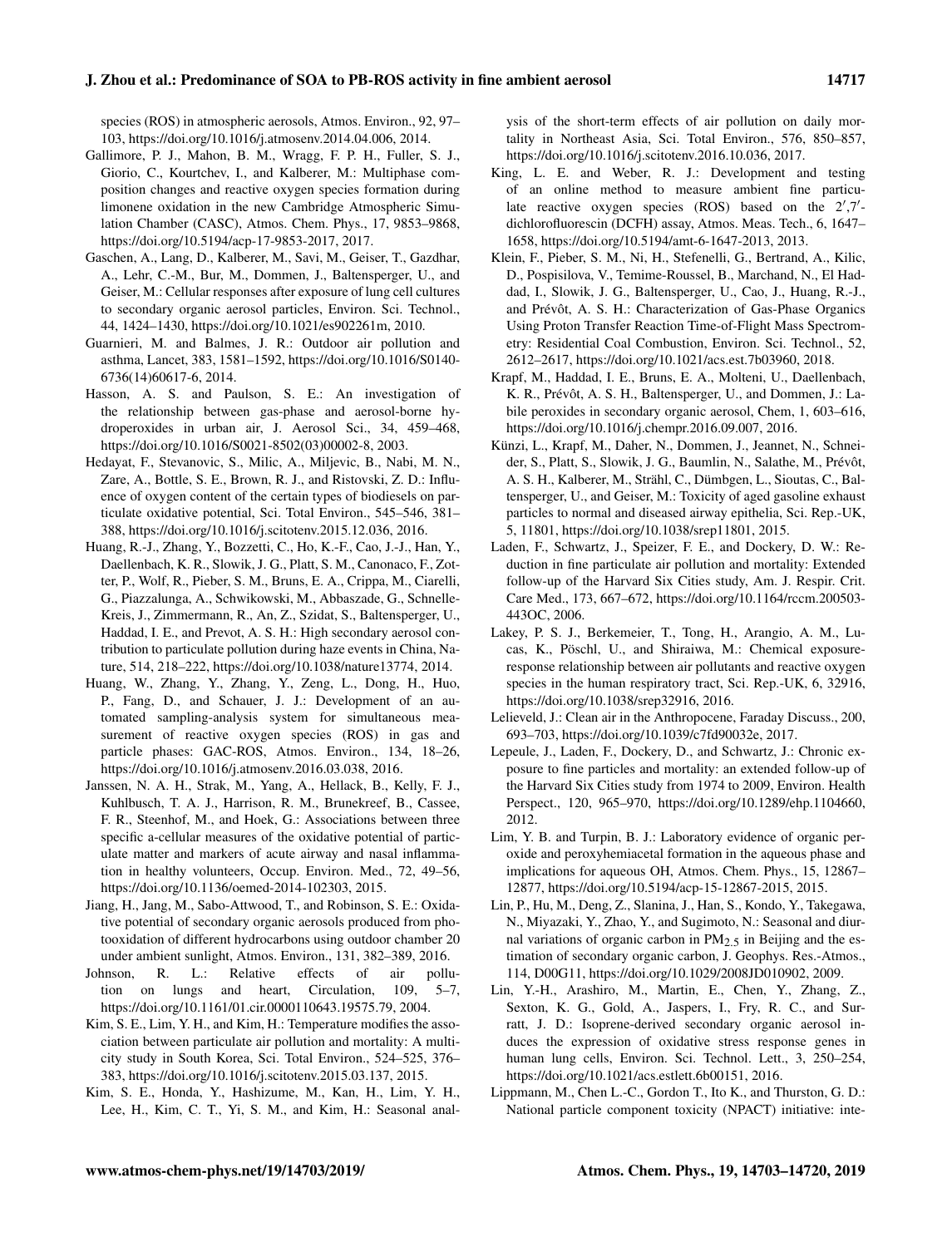grated epidemiologic and toxicologic studies of the health effects of particulate matter components, Research Report 177, Health Effects Institute, Boston, 2013.

- Liu, J., Han, Y., Tang, X., Zhu, J., and Zhu, T.: Estimating adult mortality attributable to PM2.<sup>5</sup> exposure in China with assimilated  $PM_{2.5}$  concentrations based on a ground monitoring network, Sci. Total Environ., 568, 1253–1262, https://doi.org/10.1016/j.scitotenv.2016.05.165, 2016.
- Liu, J. C., Wilson, A., Mickley, L. J., Dominici, F., Ebisu, K., Wang, Y., Sulprizio, M. P., Peng, R. D., Yue, X., Son, J.-Y., Anderson, G. B., and Bell, M. L.: Wildfire-specific fine particulate matter and risk of hospital admissions in urban and rural counties, Epidemiology (Cambridge, Mass.), 28, 77–85, https://doi.org/10.1097/EDE.0000000000000556, 2017.
- McCulloch, A., Aucott, M. L., Benkovitz, C. M., Graedel, T. E., Kleiman, G., Midgley, P. M., and Li, Y.-F.: Global emissions of hydrogen chloride and chloromethane from coal combustion, incineration and industrial activities: Reactive chlorine emissions inventory, J. Geophys. Res.-Atmos., 104, 8391–8403, https://doi.org/10.1029/1999JD900025, 1999.
- Middlebrook, A. M., Bahreini, R., Jimenez, J. L., and Canagaratna, M. R.: Evaluation of composition-dependent collection efficiencies for the Aerodyne aerosol mass spectrometer using field data, Aerosol Sci. Technol., 46, 258–271, https://doi.org/10.1080/02786826.2011.620041, 2012.
- Miljevic, B., Heringa, M. F., Keller, A., Meyer, N. K., Good, J., Lauber, A., DeCarlo, P. F., Fairfull-Smith, K. E., Nussbaumer, T., Burtscher, H., Prevot, A. S. H., Baltensperger, U., Bottle, S. E., and Ristovski, Z. D.: Oxidative potential of logwood and pellet burning particles assessed by a novel profluorescent nitroxide probe, Environ. Sci. Technol., 44, 6601–6607, https://doi.org/10.1021/es100963y, 2010.
- Mudway, I. S., Stenfors, N., Duggan, S. T., Roxborough, H., Zielinski, H., Marklund, S. L., Blomberg, A., Frew, A. J., Sandstrom, T., and Kelly, F. J.: An in vitro and in vivo investigation of the effects of diesel exhaust on human airway lining fluid antioxidants, Arch. Biochem. Biophys., 423, 200–212, https://doi.org/10.1016/j.abb.2003.12.018, 2004.
- Nawrot, T. S., Torfs, R., Fierens, F., De Henauw, S., Hoet, P. H., Van Kersschaever, G., De Backer, G., and Nemery, B.: Stronger associations between daily mortality and fine particulate air pollution in summer than in winter: evidence from a heavily polluted region in western Europe, J. Epidemiol. Commun. Health, 61, 146–149, https://doi.org/10.1136/jech.2005.044263, 2007.
- Ng, N. L., Canagaratna, M. R., Jimenez, J. L., Chhabra, P. S., Seinfeld, J. H., and Worsnop, D. R.: Changes in organic aerosol composition with aging inferred from aerosol mass spectra, Atmos. Chem. Phys., 11, 6465–6474, https://doi.org/10.5194/acp-11-6465-2011, 2011a.
- Ng, N. L., Herndon, S. C., Trimborn, A., Canagaratna, M. R., Croteau, P. L., Onasch, T. B., Sueper, D., Worsnop, D. R., Zhang, Q., Sun, Y. L., and Jayne, J. T.: An Aerosol Chemical Speciation Monitor (ACSM) for routine monitoring of the composition and mass concentrations of ambient aerosol, Aerosol Sci. Technol., 45, 780–794, https://doi.org/10.1080/02786826.2011.560211, 2011b.
- Ostro, B., Tobias, A., Querol, X., Alastuey, A., Amato, F., Pey, J., Pérez, N., and Sunyer, J.: The effects of particulate matter sources on daily mortality: A case-crossover study of

Barcelona, Spain, Environ. Health Perspect., 119, 1781–1787, https://doi.org/10.1289/ehp.1103618, 2011.

- Paatero, P.: Least squares formulation of robust non-negative factor analysis, Chemom. Intell. Lab. Syst., 37, 23-35, https://doi.org/10.1016/S0169-7439(96)00044-5, 1997.
- Paatero, P. and Tapper, U.: Analysis of different modes of factor analysis as least squares fit problems, Chemom. Intell. Lab. Syst., 18, 183–194, https://doi.org/10.1016/0169-7439(93)80055-M, 1993.
- Paatero, P. and Tapper, U.: Positive matrix factorization: A non-negative factor model with optimal utilization of error estimates of data values, Environmetrics, 5, 111–126, https://doi.org/10.1002/env.3170050203, 1994.
- Paulsen, D., Dommen, J., Kalberer, M., Prévôt, A. S. H., Richter, R., Sax, M., Steinbacher, M., Weingartner, E., and Baltensperger, U.: Secondary organic aerosol formation by irradiation of 1,3,5 trimethylbenzene-NO<sub>x</sub>-H<sub>2</sub>O in a new reaction chamber for atmospheric chemistry and physics, Environ. Sci. Technol., 2668– 2678, https://doi.org/10.1021/es0489137, 2005.
- Peng, R. D., Dominici, F., Pastor-Barriuso, R., Zeger, S. L., and Samet, J. M.: Seasonal analyses of air pollution and mortality in 100 US cities, Am. J. Epidemiol., 161, 585–594, https://doi.org/10.1093/aje/kwi075, 2005.
- Perrone, M. G., Zhou, J., Malandrino, M., Sangiorgi, G., Rizzi, C., Ferrero, L., Dommen, J., and Bolzacchini, E.: PM chemical composition and oxidative potential of the soluble fraction of particles at two sites in the urban area of Milan, Northern Italy, Atmos. Environ., 128, 104–113, https://doi.org/10.1016/j.atmosenv.2015.12.040, 2016.
- Platt, S. M., El Haddad, I., Zardini, A. A., Clairotte, M., Astorga, C., Wolf, R., Slowik, J. G., Temime-Roussel, B., Marchand, N., Ježek, I., Drinovec, L., Močnik, G., Möhler, O., Richter, R., Barmet, P., Bianchi, F., Baltensperger, U., and Prévôt, A. S. H.: Secondary organic aerosol formation from gasoline vehicle emissions in a new mobile environmental reaction chamber, Atmos. Chem. Phys., 13, 9141–9158, https://doi.org/10.5194/acp-13-9141-2013, 2013.
- Platt, S. M., Haddad, I. E., Pieber, S. M., Huang, R. J., Zardini, A. A., Clairotte, M., Suarez-Bertoa, R., Barmet, P., Pfaffenberger, L., Wolf, R., Slowik, J. G., Fuller, S. J., Kalberer, M., Chirico, R., Dommen, J., Astorga, C., Zimmermann, R., Marchand, N., Hellebust, S., Temime-Roussel, B., Baltensperger, U., and Prévôt, A. S. H.: Two-stroke scooters are a dominant source of air pollution in many cities, Nature Comm., 5, 3749, https://doi.org/10.1038/ncomms4749, 2014.
- Pope, C. A. I., Ezzati, M., and Dockery, D. W.: Fine-particulate air pollution and life expectancy in the United States, N. Engl. J. Med., 360, 376–386, https://doi.org/10.1056/NEJMsa0805646, 2009.
- Pourkhesalian, A. M., Stevanovic, S., Rahman, M. M., Faghihi, E. M., Bottle, S. E., Masri, A. R., Brown, R. J., and Ristovski, Z. D.: Effect of atmospheric aging on volatility and reactive oxygen species of biodiesel exhaust nano-particles, Atmos. Chem. Phys., 15, 9099–9108, https://doi.org/10.5194/acp-15-9099-2015, 2015.
- Ramadan, Z., Eickhout, B., Song, X.-H., Buydens, L. M. C., and Hopke, P. K.: Comparison of Positive Matrix Factorization and Multilinear Engine for the source apportionment of particulate pollutants, Chemometr. Intell. Lab. Syst., 66, 15–28, 2003.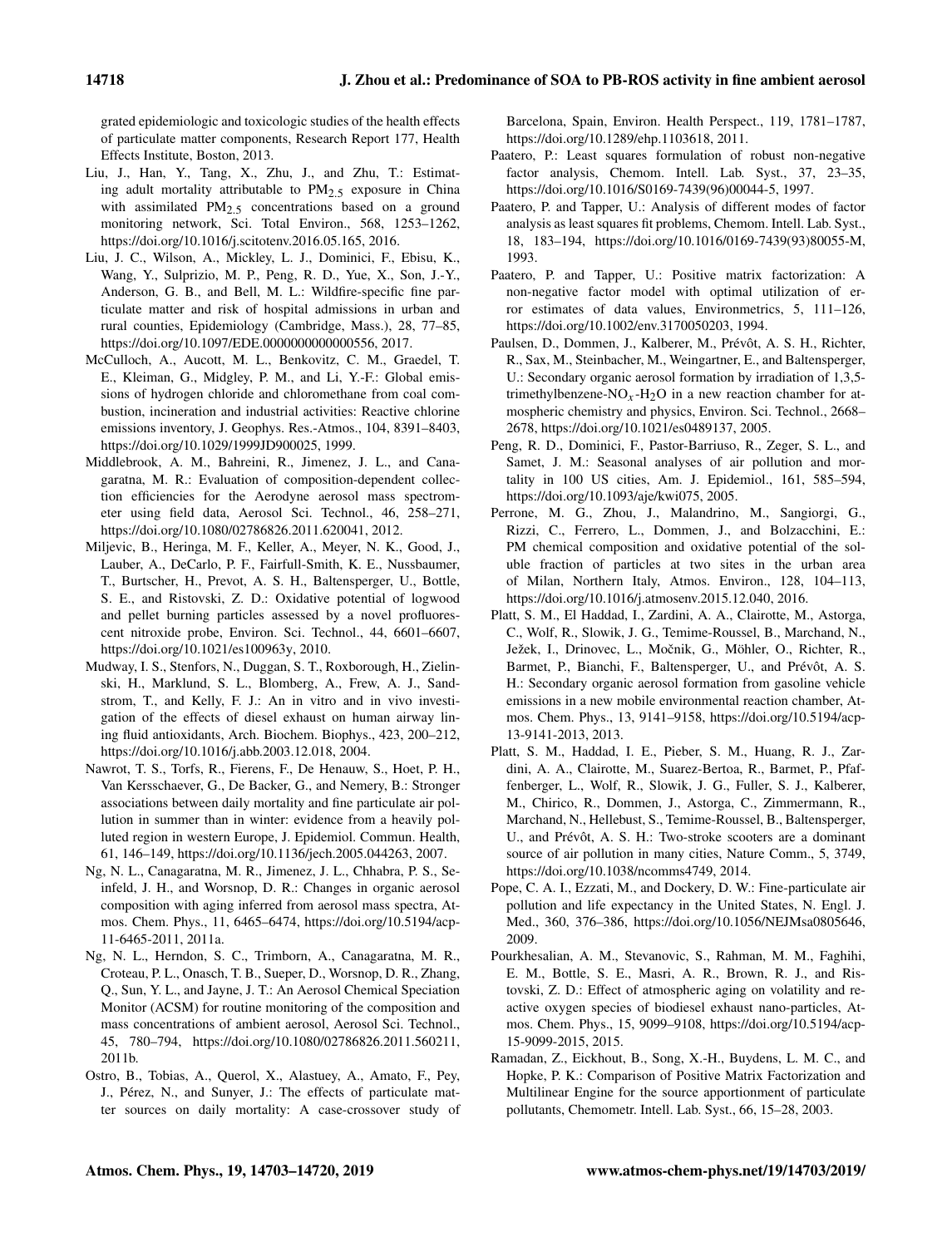- Saffari, A., Daher, N., M Shafer, M., J Schauer, J., and Sioutas, C.: Global perspective on the oxidative potential of airborne particulate matter: A synthesis of research findings, Environ. Sci. Technol., 48, 7576–7583, 2014.
- Salvi, S.: Health effects of ambient air pollution in children, Paediatr. Respir. Rev., 8, 275–280, https://doi.org/10.1016/j.prrv.2007.08.008, 2007.
- Sandradewi, J., Prévôt, A. S. H., Szidat, S., Perron, N., Alfarra, M. R., Lanz, V. A., Weingartner, E., and Baltensperger, U.: Using aerosol light absorption measurements for the quantitative determination of wood burning and traffic emission contributions to particulate matter, Environ. Sci. Technol., 42, 3316–3323, https://doi.org/10.1021/es702253m, 2008.
- Sciare, J., d'Argouges, O., Sarda-Estève, R., Gaimoz, C., Dolgorouky, C., Bonnaire, N., Favez, O., Bonsang, B., and Gros, V.: Large contribution of water-insoluble secondary organic aerosols in the region of Paris (France) during wintertime, J. Geophys. Res.-Atmos., 116, D22203, https://doi.org/10.1029/2011JD015756, 2011.
- Shi, T., Schins, R. P., Knaapen, A. M., Kuhlbusch, T., Pitz, M., Heinrich, J., and Borm, P. J.: Hydroxyl radical generation by electron paramagnetic resonance as a new method to monitor ambient particulate matter composition, J. Environ. Monit.: JEM, 5, 550–556, 2003.
- Shiraiwa, M., Ueda, K., Pozzer, A., Lammel, G., Kampf, C. J., Fushimi, A., Enami, S., Arangio, A. M., Fröhlich-Nowoisky, J., Fujitani, Y., Furuyama, A., Lakey, P. S. J., Lelieveld, J., Lucas, K., Morino, Y., Pöschl, U., Takahama, S., Takami, A., Tong, H., Weber, B., Yoshino, A., and Sato, K.: Aerosol health effects from molecular to global scales, Environ. Sci. Technol., 51, 13545– 13567, https://doi.org/10.1021/acs.est.7b04417, 2017.
- Sioutas, C., Kim, S., and Chang, M.: Development and evalution of a prototype ultrafine particle concentrator, J. Aerosol Sci., 30, 1001–1017, https://doi.org/10.1016/S0021-8502(98)00769- 1, 1999.
- Stevanovic, S., Miljevic, B., Surawski, N. C., Fairfull-Smith, K. E., Bottle, S. E., Brown, R., and Ristovski, Z. D.: Influence of oxygenated organic aerosols (OOAs) on the oxidative potential of diesel and biodiesel particulate matter, Environ. Sci. Technol., 47, 7655–7662, https://doi.org/10.1021/es4007433, 2013.
- Tong, H., Arangio, A. M., Lakey, P. S. J., Berkemeier, T., Liu, F., Kampf, C. J., Brune, W. H., Pöschl, U., and Shiraiwa, M.: Hydroxyl radicals from secondary organic aerosol decomposition in water, Atmos. Chem. Phys., 16, 1761–1771, https://doi.org/10.5194/acp-16-1761-2016, 2016.
- Tuet, W. Y., Fok, S., Verma, V., Tagle Rodriguez, M. S., Grosberg, A., Champion, J. A., and Ng, N. L.: Dose-dependent intracellular reactive oxygen and nitrogen species (ROS/RNS) production from particulate matter exposure: comparison to oxidative potential and chemical composition, Atmos. Environ., 144, 335–344, https://doi.org/10.1016/j.atmosenv.2016.09.005, 2016.
- Tuet, W. Y., Chen, Y., Fok, S., Champion, J. A., and Ng, N. L.: Inflammatory responses to secondary organic aerosols (SOA) generated from biogenic and anthropogenic precursors, Atmos. Chem. Phys., 17, 11423–11440, https://doi.org/10.5194/acp-17- 11423-2017, 2017a.
- Tuet, W. Y., Chen, Y., Fok, S., Gao, D., Weber, R. J., Champion, J. A., and Ng, N. L.: Chemical and cellular oxidant production induced by naphthalene secondary organic aerosol (SOA): effect

of redox-active metals and photochemical aging, Sci. Rep.-UK, 7, 15157, https://doi.org/10.1038/s41598-017-15071-8, 2017b.

- Vedal, S., Kim, S. Y., Miller, K. A., Fox, J. R., Bergen, S., Gould, T., Kaufman, J. D., Larson, T. V., Sampson, P. D., Sheppard, L., Simpson, C. D., and Szpiro, A. A.: Section 1. NPACTepidemiologic study of components of fine particulate matter and cardiovascular disease in the MESA and WHI-OS cohorts, in: National Particle Component Toxicity (NPACT) Initiative Report on Cardiovascular Effects, Research Report 178, Health Effects Institute, Boston, MA, 9–128, 2013.
- Venkatachari, P. and Hopke, P. K.: Development and laboratory testing of an automated monitor for the measurement of atmospheric particle-bound reactive oxygen species (ROS), Aerosol Sci. Technol., 42, 629–635, https://doi.org/10.1080/02786820802227345, 2008.
- Verma, V., Rico-Martinez, R., Kotra, N., King, L., Liu, J., Snell, T. W., and Weber, R. J.: Contribution of water-soluble and insoluble components and their hydrophobic/hydrophilic subfractions to the reactive oxygen species-generating potential of fine ambient aerosols, Environ. Sci. Technol., 46, 11384–11392, https://doi.org/10.1021/es302484r, 2012.
- Verma, V., Fang, T., Guo, H., King, L., Bates, J. T., Peltier, R. E., Edgerton, E., Russell, A. G., and Weber, R. J.: Reactive oxygen species associated with water-soluble  $PM<sub>2.5</sub>$ in the southeastern United States: spatiotemporal trends and source apportionment, Atmos. Chem. Phys., 14, 12915–12930, https://doi.org/10.5194/acp-14-12915-2014, 2014.
- Verma, V., Fang, T., Xu, L., Peltier, R. E., Russell, A. G., Ng, N. L., and Weber, R. J.: Organic aerosols associated with the generation of reactive oxygen species (ROS) by water-soluble PM<sub>2.5</sub>, Environ. Sci. Technol., 49, 4646-4656, https://doi.org/10.1021/es505577w, 2015.
- Viana, M., Kuhlbusch, T. A. J., Querol, X., Alastuey, A., Harrison, R. M., Hopke, P. K., Winiwarter, W., Vallius, M., Szidat, S., Prévôt, A. S. H., Hueglin, C., Bloemen, H., Wåhlin, P., Vecchi, R., Miranda, A. I., Kasper-Giebl, A., Maenhaut, W., and Hitzenberger, R.: Source apportionment of particulate matter in Europe: A review of methods and results, J. Aerosol Sci., 39, 827–849, https://doi.org/10.1016/j.jaerosci.2008.05.007, 2008.
- Wang, S., Ye, J., Soong, R., Wu, B., Yu, L., Simpson, A. J., and Chan, A. W. H.: Relationship between chemical composition and oxidative potential of secondary organic aerosol from polycyclic aromatic hydrocarbons, Atmos. Chem. Phys., 18, 3987–4003, https://doi.org/10.5194/acp-18-3987-2018, 2018.
- Wang, Y., Hopke, P. K., Sun, L., Chalupa, D. C., and Utell, M. J.: Laboratory and field testing of an automated atmospheric particle-bound reactive oxygen species sampling-analysis system, J. Toxicol., 2011, 9, https://doi.org/10.1155/2011/419476, 2011a.
- Wang, Y., Kim, H., and Paulson, S.: Hydrogen peroxide generation from  $\alpha$ - and  $\beta$ -pinene and toluene secondary organic aerosols, Atmos. Environ., 3149–3156, https://doi.org/10.1016/j.atmosenv.2011.02.060, 2011b.
- Weber, S., Uzu, G., Calas, A., Chevrier, F., Besombes, J.-L., Charron, A., Salameh, D., Ježek, I., Močnik, G., and Jaffrezo, J.-L.: An apportionment method for the oxidative potential of atmospheric particulate matter sources: application to a one-year study in Chamonix, France, Atmos. Chem. Phys., 18, 9617– 9629, https://doi.org/10.5194/acp-18-9617-2018, 2018.